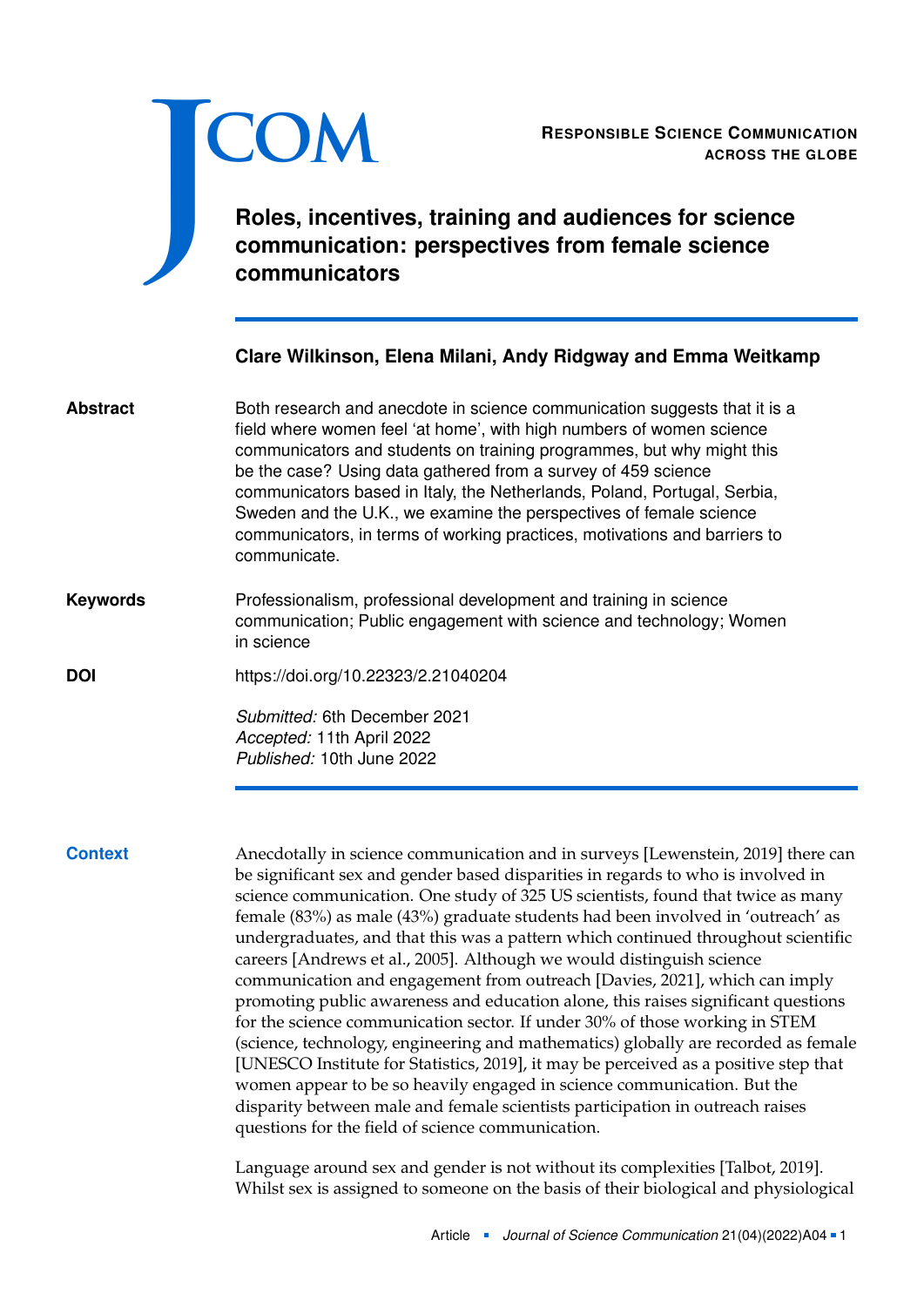characteristics, often 'sex' and 'gender' are used interchangeably to mean 'male' or 'female' [Stonewall, [2022\]](#page-19-2). Language around sex and gender has a tendency to impose binaries, despite circumstances whereby both can be considered continuums [Talbot, [2019\]](#page-19-1). In some languages gender does not exist as a concept at all [Council of Europe, [2022\]](#page-16-1), whilst in other settings blurring distinctions between sex and gender takes place for political reasons [Talbot, [2019\]](#page-19-1). Gender however, is culturally and socially determined, can have performative aspects, and whilst it might relate to the sex someone has been assigned at birth, people can also express a sense of their own gender, whether 'male', 'female' or described in other ways, which may or may not conform with societal expectations of gender [Stonewall, [2022;](#page-19-2) Talbot, [2019\]](#page-19-1). As such gender is firmly rooted in 'social attributes and opportunities' which are socially constructed and learned through context and time-specific socialization processes [European Insitute for Gender Equality, [2022\]](#page-16-2).

In this context the communication of science to the public has been described as having a 'duelling' relationship with gender:

The androcentric ideal of the production of expert knowledge that must be shared with an unsophisticated public competes with the feminized labor of those who create the pedagogical practices to communicate with various publics [Pérez-Bustos, [2014,](#page-18-0) p. 857].

Some authors describe the communication of science as a caring practice, in the ways in which it seeks to share and create bonds collectively [Johnson, Ecklund and Lincoln, [2014;](#page-17-1) Pérez-Bustos, [2014;](#page-18-0) Pérez-Bustos, [2019\]](#page-18-1). Yet, concurrently science communication has been critiqued for its reproduction of certain tropes as to who a scientist might be and what can be considered as legitimate knowledge [Pérez-Bustos, [2014;](#page-18-0) Pérez-Bustos, [2019\]](#page-18-1). This concern sits against a backdrop of wider feminist critiques regarding the androcentric and masculinist biases of science more generally [Fox Keller, [1982;](#page-17-2) Fox Keller, [2001;](#page-17-3) Bartsch and Lederman, [2001\]](#page-15-1), as well as accounts which have highlighted the ways women's 'greatness', where science is concerned, is often 'qualified' by their gender or association with a man, parental and/or marital status [Harding, [2001;](#page-17-4) Rasekoala, [2019;](#page-18-2) Steinhardt, [2019,](#page-18-3) p. 3]. 'Gendered processes are a pervasive feature of science', therefore we may expect this to also impinge on differences in how female and male scientists communicate and engage [Johnson, Ecklund and Lincoln, [2014,](#page-17-1) p. 87].

Megan Halpern [\[2019,](#page-17-5) p. 3–4] has argued that science communicators can therefore 'sit at an intersection between dominant and marginalized perspectives', she continues that if 'western science communication is still grounded in the idea of detached, objective science' the make-up of science communication practitioners and researchers as predominantly women can offer benefits in identifying with other marginalized groups, standpoints and perspectives. This type of 'standpoint theory' [Harding, [2001\]](#page-17-4) may offer multiple opportunities for science communication as it grapples with questions of equity and inclusion working from the perspective of the marginalized. But standpoint theory is also critiqued for an emphasis on biological traits where gender is concerned (for example, assumptions around women also being mothers) and the complexity of sifting this kind of biological determinism out from other social and political contexts [Kerr, [2001\]](#page-17-6).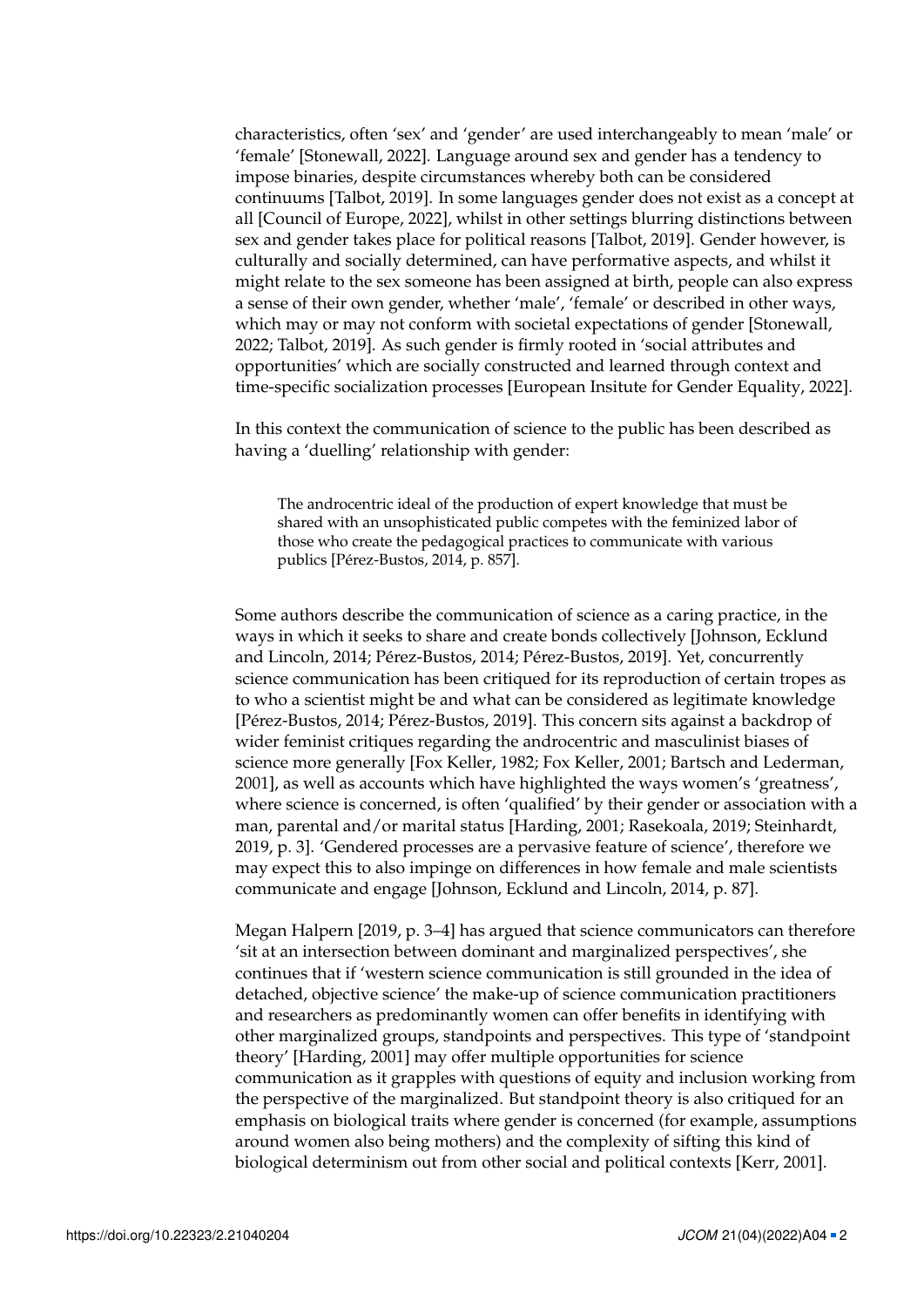Whilst the participation of women, and increased gender diversity in science communication may then suggest some benefits for science communication in regards to equity, diversity, inclusion, and representation, as well as the perspectives that women may bring, more recently authors have suggested it could point to a more worrying trend, whereby the comparably low status, pay and instability of careers in science communication has created a 'ghetto' for women [Rasekoala, [2019;](#page-18-2) Lewenstein, [2019\]](#page-17-0). As we imply in our abstract, women may feel at 'home' in science communication with which comes an extensive list of tasks which are collective, trustworthy and empathetic. This may subtly and implicitly come to be perceived or performed as 'women's work', whilst others pursue more privileged professional and academic pursuits [Johnson, Ecklund and Lincoln, [2014;](#page-17-1) Bartsch and Lederman, [2001;](#page-15-1) MacFarlane, [2018\]](#page-18-4).

An alternative explanation of the visibility of women in science communication may however come from positively intended aspirations and efforts to increase and diversify role models in science. Such 'role modelling' often aims to increase the numbers of girls and young women entering and remaining in science, reduce stereotypes, and alter perceptions of both science and scientists [Bayram and Ironside, [2021;](#page-16-3) Fogg-Rogers and Hobbs, [2019;](#page-16-4) Fogg-Rogers, Sardo and Boushel, [2017;](#page-16-5) Johnson, Ecklund and Lincoln, [2014\]](#page-17-1). Early role-modelling efforts, however, were critiqued for their lack of theoretical underpinning, understanding as to the end results and abilities to retain women in scientific careers [Bartsch and Lederman, [2001;](#page-15-1) Steinke, [1998\]](#page-19-3). Whilst interventions to increase the visibility of females in science are much needed, they also come with their own burdens in terms of time [Hubner and Bond, [2021\]](#page-17-7). For example, women take on the majority of the workload associated with initiatives to increase women's participation in science [Wilkinson, [2019\]](#page-19-4). Some interventions are also critiqued for focusing too greatly on individual agency as opposed to organizational and structural issues that prevent gender equality [Bleijenbergh and Engen, [2015\]](#page-16-6). However, these types of intervention-based programmes and activities frequently offer women scientists an opportunity to communicate directly with people, and with this can come the ability to not only control one's message but also how they are represented. This may explain why some studies have found a difference between the involvement of women in community-based, local engagement activities, versus the mass media (where men tend to do more). But it also points to the need to avoid 'one-dimensional conceptualizations' of such science communication experiences [Anzivino, [2021,](#page-15-2) p. 836] recognizing the breadth of activities that are now available for communicators, including in a range of digital spaces.

The sense of control that a woman communicating may have over an engagement or role modelling intervention is often less possible where media representations of science communication are concerned. Numerous studies have explored the ways in which women scientists and communicators are depicted in the media [Chimba and Kitzinger, [2010\]](#page-16-7). In the news media, as well as television depictions, women and female scientists can be under-represented [González et al., [2017;](#page-17-8) Hetsroni and Lowenstein, [2014;](#page-17-9) Long et al., [2010\]](#page-17-10) or depicted as exceptional [Chimba and Kitzinger, [2010\]](#page-16-7). Gender identity can 'undercut' a perception of 'expert opinion' [Pérez-Bustos, [2014\]](#page-18-0), with a focus on femininity and/or sexuality associated with female scientists rather than simply focusing on their expertise [Chimba and Kitzinger, [2010\]](#page-16-7). Though some studies do suggest an improving picture where media representations of female scientists are concerned [Mitchell and McKinnon,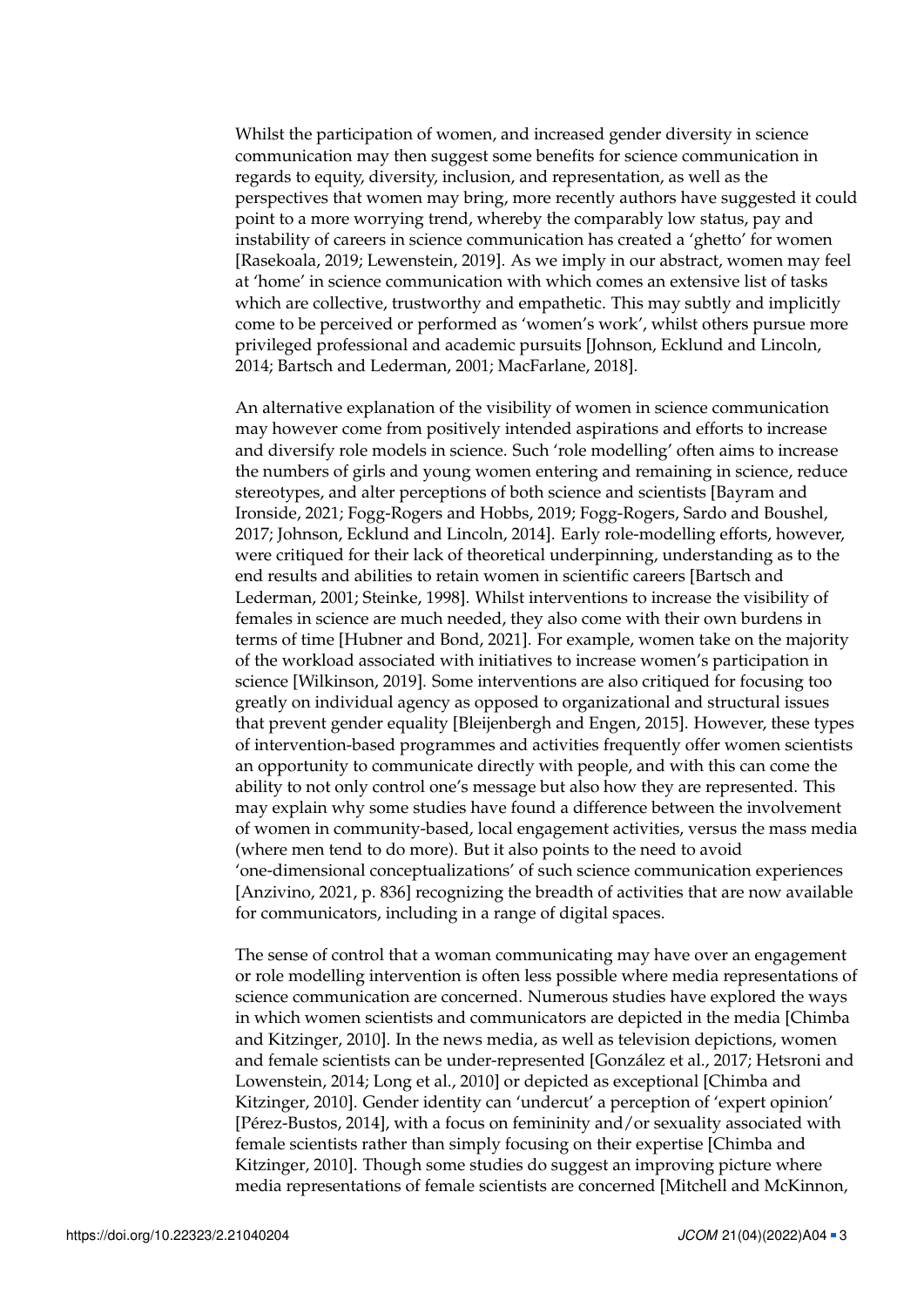[2018\]](#page-18-5), others report featured scientists receiving gender-oriented and misogynistic threats after media coverage, which are often individual in nature, and for which there is a lack of underpinning support from those who have originally encouraged the communication (such as press officers, journalists, research institutes) in the first place [Samer, Lacombe and Calmy, [2021\]](#page-18-6).

With regards to digital platforms, where we might expect anyone can be a content producer and therefore have more control of the message, we see similar trends emerging. A study of 391 science, engineering and mathematics–themed YouTube channels found that hosts of only 32 of those channels presented as female, and their channels, though having more comments per view, were also significantly more likely to have comments which were hostile, critical/negative, sexist/sexual commentary or associated with their appearance [Amarasekara and Grant, [2019\]](#page-15-3). Others have reported female science popularisers emphasizing their legitimacy online, considering clothing choices, and being wary of exploring certain topics, due to past experience with, or awareness of the potential for gender-based harassment [McDonald, Barriault and Merritt, [2020\]](#page-18-7).

Whilst the opportunity to share online has resulted in many women and female scientists achieving high visibility and large social media followings [AbiGhannam, [2016;](#page-15-4) Brown Jarreau, [2015\]](#page-16-8) there is still a perception that communications produced by male researchers are held in higher regard [Knobloch-Westerwick, Glynn and Huge, [2013\]](#page-17-11). A recent study of 'Ask Me Anything' sessions on Reddit found more male scientists participated in sessions and received comments but that female scientists received more positive comments from 'redditors' than male scientists, which may have been influenced by the written question and answer format excluding any influence of a researchers' appearance or voice [Hubner and Bond, [2021\]](#page-17-7). The authors suggest this may mean such types of online engagement can be effective mechanisms for female scientists to engage [Hubner and Bond, [2021\]](#page-17-7), but one may perhaps question whether encouraging female communicators to use opportunities which allow them to distort or hide aspects of their identity, such as their visual appearance, really addresses the crux of the problem.

Despite the high numbers of women scientists and researchers involved in communication, female scientists and communicators continue to be underrepresented and misrepresented in the media, including in digital spaces, and very few surveys have empirically explored differences in motivations and deterrents to communication on the basis of sex or gender [AbiGhannam, [2016;](#page-15-4) Chimba and Kitzinger, [2010;](#page-16-7) Hetsroni and Lowenstein, [2014;](#page-17-9) Johnson, Ecklund and Lincoln, [2014;](#page-17-1) Kessler et al., [2022\]](#page-17-12). A study by Crettaz von Roten [\[2011\]](#page-16-9) specifically explored attitudes to public outreach and engagement and found that attitudes were similar between women and men scientists, but activities were significantly more likely to be conducted by men. Despite finding this to be the case in the context of Switzerland, where their study was conducted, they highlight that there were inconsistencies 'in results regarding the relationship between gender and scientists' public outreach and engagement', and limited understanding of explanatory factors [Crettaz von Roten, [2011,](#page-16-9) p. 55]. This criticism that much work so far has been focused on descriptive studies of stereotyping, sex and gender appears to be reaching a crescendo, with increasing calls for work that goes beyond the descriptive where science communication is concerned [Lewenstein, [2019;](#page-17-0) Rasekoala, [2019\]](#page-18-2). This may also allow for further exploration of structural and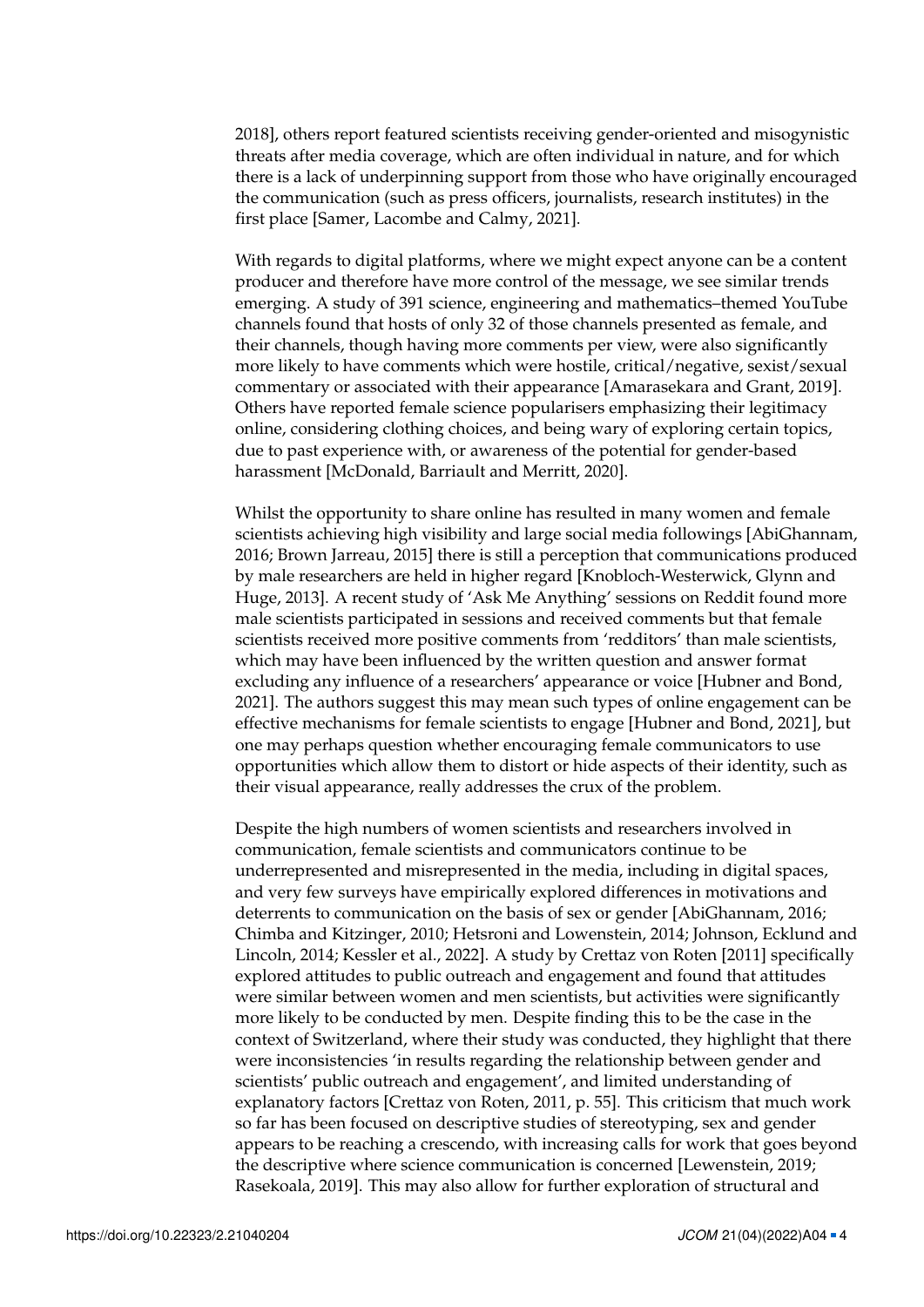organizational barriers since studies of women science communicators' experiences have suggested that some participants reported having to convince supervisors and colleagues of the value of science communication and its merits as a career path [AbiGhannam, [2016\]](#page-15-4).

Lack of research in this area has contributed to 'stigmatizing' science communication as a feminine or soft skill [Johnson, Ecklund and Lincoln, [2014\]](#page-17-1), which can both alienate women, and inadvertently suggest they are unsuited to the technical aspects of science, whilst also deterring men from entering science communication careers [AbiGhannam, [2016\]](#page-15-4). Research has suggested that where women, men and scientific careers are concerned, there is more in common in terms of stereotypes about men and stereotypes about scientists than stereotypes about women and scientists [Carli et al., [2016\]](#page-16-10). Men are perceived to be highly agentic (leader-like, analytical, competitive, and independent), and women as highly communal (understanding, kinder and helpful), whilst scientific fields with higher proportions of women (such as psychology) tend to have more similar stereotypes around qualities that women are perceived to possess [Carli et al., [2016\]](#page-16-10). Thus, it may be the case that science communication not only aligns with stereotypical interests of women, but also that some of those qualities in terms of what is valued in science communication, have advanced as more women have entered the field. Whilst there is some evidence that scientific environments contribute to women's decisions to pursue communication careers, they prefer not to label that as an 'alternative career path' [AbiGhannam, [2016,](#page-15-4) p. 487]. There are also difficulties as research has not 'conclusively shown' if gender affects involvement in communication or public engagement activities and, if it does in what direction [Anzivino, [2021\]](#page-15-2). Tania Pérez-Bustos [\[2019\]](#page-18-1) argues science communication has become 'feminized' as it has professionalized. Given that, much early science popularization was carried out by men this feminization was not a given:

'To say that science communication is a field for women is to say that it has become a field for women and this means that in the social imaginary it appears as subordinated to science (in the same way that education in general is subordinated to knowledge production and is also a feminized field).' [Pérez-Bustos, [2019,](#page-18-1) p. 1].

**Objective** This article draws on findings from the RETHINK project which sought to 'rethink' science communication, both its theory and practice, to accommodate the major challenges to the individual and collective process of making sense about science [RETHINK, [2021\]](#page-18-8). The overall objective of RETHINK was to contribute to making the European science communication ecosystem more open, inclusive, reflexive and adaptive, and to create recommendations and training resources for nurturing open and reflexive science-society interfaces. As a part of the wider project, we were responsible for a series of activities which explored the networks, roles, repertoires and communicative actions of actors in the science communication ecosystems of seven European countries, including those activities taking place in the digital sphere. This included methods aimed to better understand the working practices of those engaged in the communication of science and their motivations, providing an insight into the nature of contemporary science communication and those who are involved with it [Milani et al., [2020\]](#page-18-9).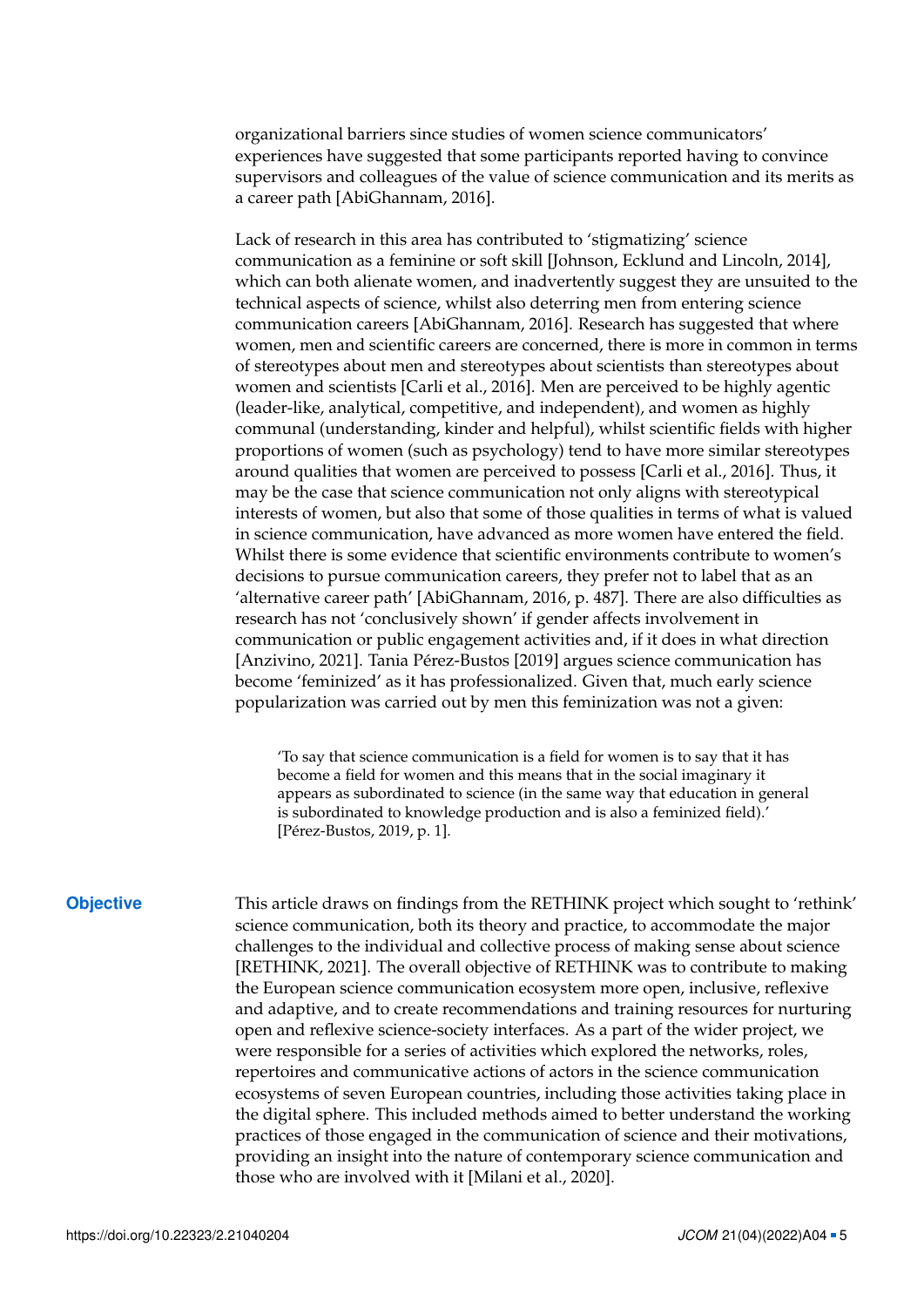In this article we firstly examine the numbers of females identifying as science communicators in our data. Next, we examine their professional roles, aims, motivations and deterrents for science communication. Finally, we explore the training female science communicators have received and the audiences with whom they aspire to communicate. The wider study also offered an opportunity to consider the changing dynamics of science communication in regards to digital communication. With some recent studies suggesting that 'old media' may be doing a better job of representing sex and gender than some newer, online and digital platforms [Mitchell and McKinnon, [2018\]](#page-18-5), we were interested to explore this further and encompass a broad definition of science communication 'actors' to include a wide range of roles such as artists/illustrators, activists, bloggers, YouTubers and social media influencers. In doing so in both the RETHINK project and this article, we sought to expand understanding of who communicates science communication beyond a focus on researchers and scientists alone [Fähnrich et al., [2021\]](#page-16-11).

**Methods** We present data from a questionnaire survey which was distributed across seven RETHINK partner countries; Italy, the Netherlands, Poland, Portugal, Serbia, Sweden and the U.K., in 2019. The questionnaire was developed by Elena Milani, Clare Wilkinson and Emma Weitkamp and included several questions adapted from previous surveys and studies of scientists. This included survey work on science communication enablers, scientists and researchers, as well as surveys of press officers and science journalists [The Royal Society, [2006;](#page-19-5) TNS BMRB, [2015\]](#page-19-6). Questions were also informed by a scoping study conducted as part of the research [Milani et al., [2019\]](#page-18-10).

> The survey aimed to investigate the working practices, motivations and barriers of actors communicating science, technology and/or health. It also analysed the sources science communicators used, how they curate content, and consider the audiences they are working with [Milani et al., [2020;](#page-18-9) Milani et al., [2021\]](#page-18-11). In the survey we asked respondents a number of questions about their personal backgrounds and demographic features. This included questions on their age, sex, location and first-language, but did not include a question on race, due to the significantly differing contexts regarding the appropriateness of such a question in the countries in which the questionnaire was to be distributed. In relation to sex we asked respondents 'Are you?' with the option for them to select 'Male', 'Female', 'Non-Binary', 'Other (please self-identify here if you would prefer to)' or 'prefer not to say'. This question phrasing drew on advice from organizations, such as Stonewall [\[2019\]](#page-19-7), regarding appropriate ways to ask individuals about their sex and gender at that time. We present our results here using the categories 'male' and 'female' as this is how we posed the question and the way our respondents categorized themselves within the questionnaire but we recognize that measuring both sex and gender is important to eradicate inequalities [Office for National Statistics, [2019;](#page-18-12) United Nations Division for Sustainable Development Goals, [2015\]](#page-19-8). With the benefit of hindsight, it may have been beneficial to ask two questions, one on sex and one on gender, though by including the option to self-identify, and also recognizing that sex can be changed [Council of Europe, [2022\]](#page-16-1) we aspired to provide all respondents with an option with which they felt comfortable. We may also have asked this question in a different way, and asked respondents to categorize on the basis of gender alone rather than sex, though sex was implied by the options rather than as part of the question itself. Where we have referred to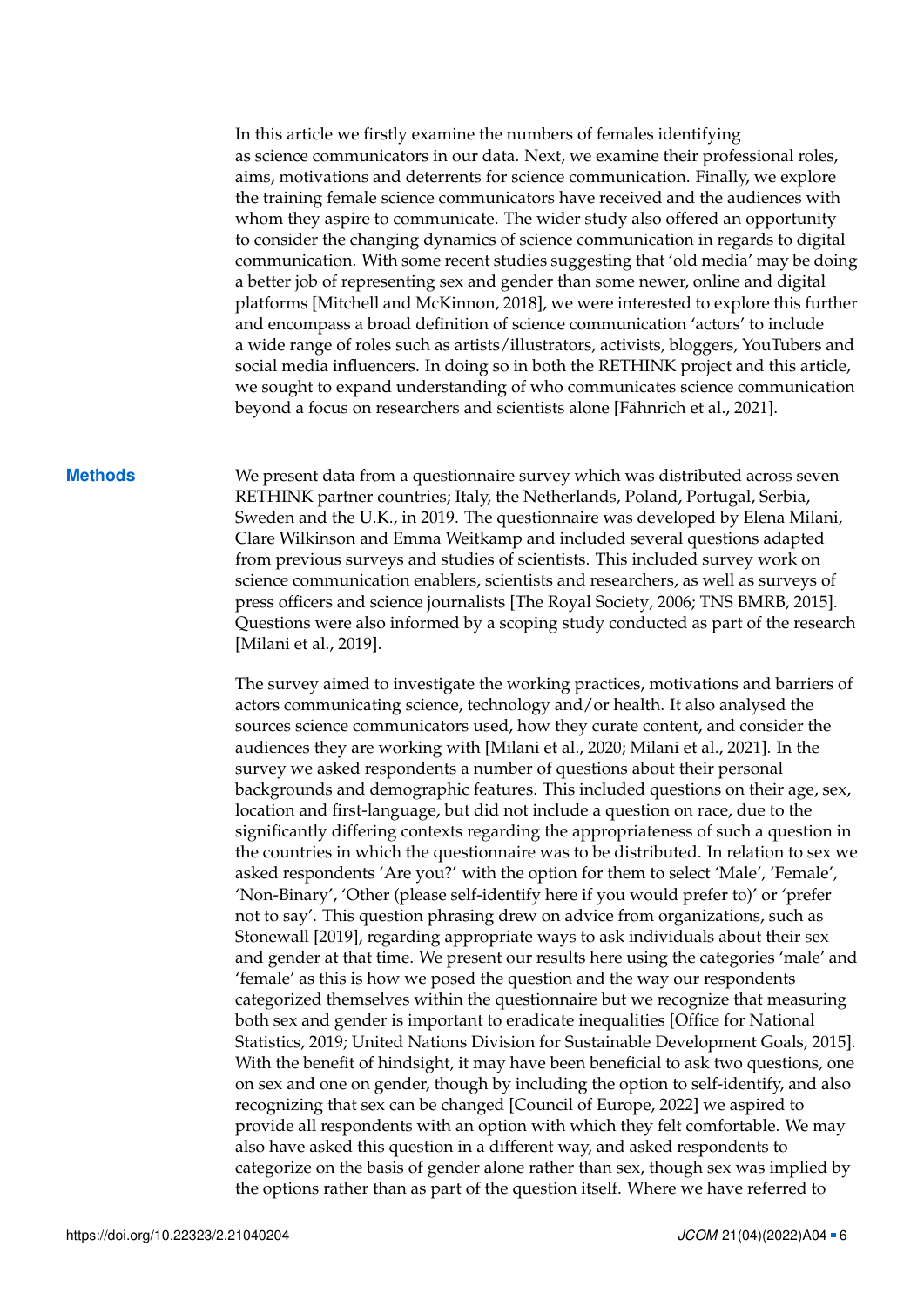other research and literature throughout this article, we have done so using the conception of gender or sex adopted by the original authors.

The questionnaire was developed in Qualtrics, and pilot-tested with 22 pilot respondents, before being translated to collate the responses across the seven countries included within the project. Although all of the countries included in the survey were in Europe, and there has been criticism that science communication has a tendency to focus on a narrow number of countries [Finlay et al., [2021;](#page-16-12) Gascoigne and Schiele, [2020\]](#page-17-13), this did provide an opportunity to develop a picture of the science communication community beyond an individual country. The final questionnaire was distributed between September and November 2019 via official mailing lists, networks, associations, and societies of journalists, writers, press officers, communication officers, scientists, and public events organizers that communicate science. Individuals identified via a scoping study of science communication actors previously conducted as a part of RETHINK were also invited to participate [Milani et al., [2019\]](#page-18-10), and we used snowball sampling to encourage respondents to pass the survey on to contacts also working in science communication. As we recruited through a combination of mechanisms, we are not able to estimate a response rate and all data presented in this article should be viewed with an awareness that it is drawn from a sample of science communicators in each respective country, all of which will have differing science communication histories, organizational contexts and reward structures [Johnson, Ecklund and Lincoln, [2014;](#page-17-1) Kessler et al., [2022\]](#page-17-12). Univariate and bivariate analysis was conducted using Qualtrics, Excel, and SPSS. Statistical analysis reported here was carried out using Pearson Chi-Square and Fishers Exact Test where cell size required. An alpha level of .05 was used for all statistical tests and these were only carried out to compare female and male responses, given the cell sizes associated with other categories were consistently low. The questionnaire received ethical approval from UWE Bristol, and complied with GDPR requirements.

**Results** The results presented here relate to 459 respondents who completed the survey in full and who also answered a question regarding their sex. Over half reported that they were female (59%, n=272) and 40% (n=182) were male. One respondent selected non-binary, four respondents selected prefer not to say, and no respondents selected the category of other, and/or self-defined their sex or gender. As only one respondent identified as non-binary, we have not presented data where this could unintentionally identify them (for example, their age or country).

> The higher response rate from females occurred for all countries, except Poland, where females accounted for 38% (n=11) of the respondents. Respondents were also more evenly spread in Sweden, where 48% (n=21) of respondents were male, compared to 52% (n=23) who were female (Figure [1\)](#page-7-0).

> The majority of both males (58%,  $n=105$ ) and females (67%,  $n=181$ ) were under 45 years old. 22% (n=40) of male communicators were aged 45–54, similar to females at 20% (n=54). Whilst in the older age categories there appeared to be more males communicating, with 19% (n=35) of male communicators aged 55 and older, compared with 12% of females (n=34) this was not statistically significant.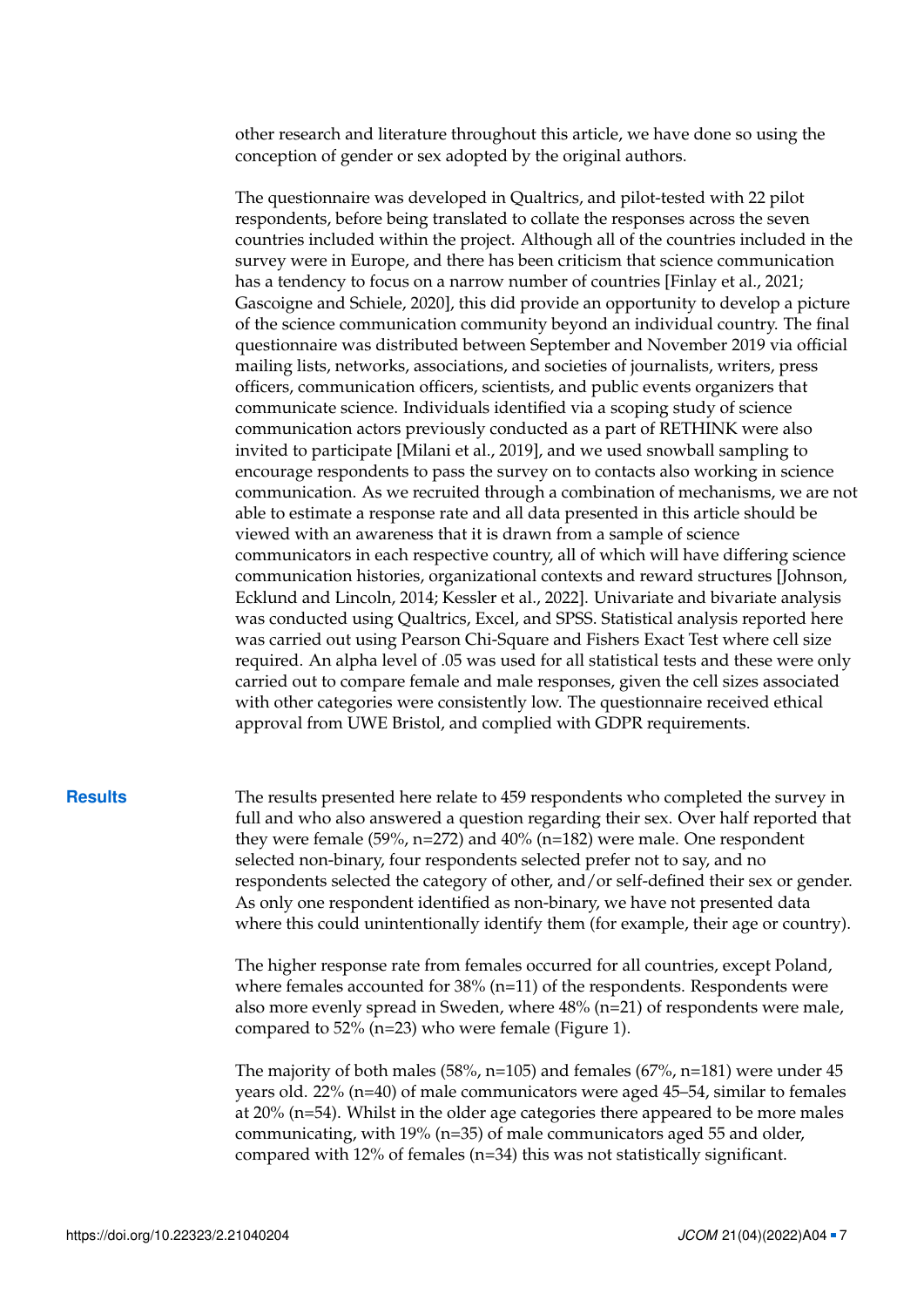

<span id="page-7-0"></span>Figure 1. Respondents location.

When asked how they would describe themselves in terms of their professional role, the most common categories were press officers or communication officers n=97), and/or researchers (20%, n=92) with respondents able to select up to three choices. Considering any differences in the types of roles with which actors (31%, 31%, 31%) and 21% and 31% considering any differences in the types of roles with which actors  $(31\%$ , n=143), freelance communicators or writers  $(26\%$ , n=118), journalists  $(21\%$ , identified, there were some small variations for some roles (Table [1\)](#page-8-0). Females less frequently reported being university lecturers or professors with 10%, n=28 of female respondents compared with 19%, n=35 of males  $(X^2 (1, N=454) = 7.28$ *p*=.007) reporting this role. Though more males reported being freelance communicators or writers (30%, n=54 males compared with 23%, n=62 of female respondents  $X^2$  (1, N=454) =2.71 *p*=.100) and/or journalists or editors (24%, n=43 males compared with 18%, n=50 of female respondents  $X^2$  (1, N=454) =1.84 *p*=.175) these results were not statistically significant. In relation to more contemporary roles, 8% (n=15) of male respondents reported being bloggers, YouTubers or social media influencers, compared with only 2% (n=5) of female respondents  $(X^2 \t(1),$ N=454) =10.61 *p*=.001). The category where we do see more female respondents was that of press officers or communication officers. 36% (n=97) of female respondents reported holding this role, compared with 25% (n=45) of male respondents ( $X^2$  (1, N=454) =6.06  $p$ =.014) which was also statistically significant. Despite variations in the types of roles performed across all respondents, 60%  $(n=276)$  both produced and curated content  $(57\% , n=103)$  of males and  $63\%$ , n=170 of females) with no significant differences in response to this question.

Within the survey we asked two sets of questions in relation to the aims of communication and the communicators' broader motivations and deterrents in regards to their role in science communication. Turning first to the aims of their communication, we asked, 'when you communicate about science, technology and/or health, what are you trying to achieve?' with respondents able to select as many responses as they saw fit. The most popular responses to this question included to inform  $(91\%$ , n=417), educate  $(69\%$ , n=317) and to create conversations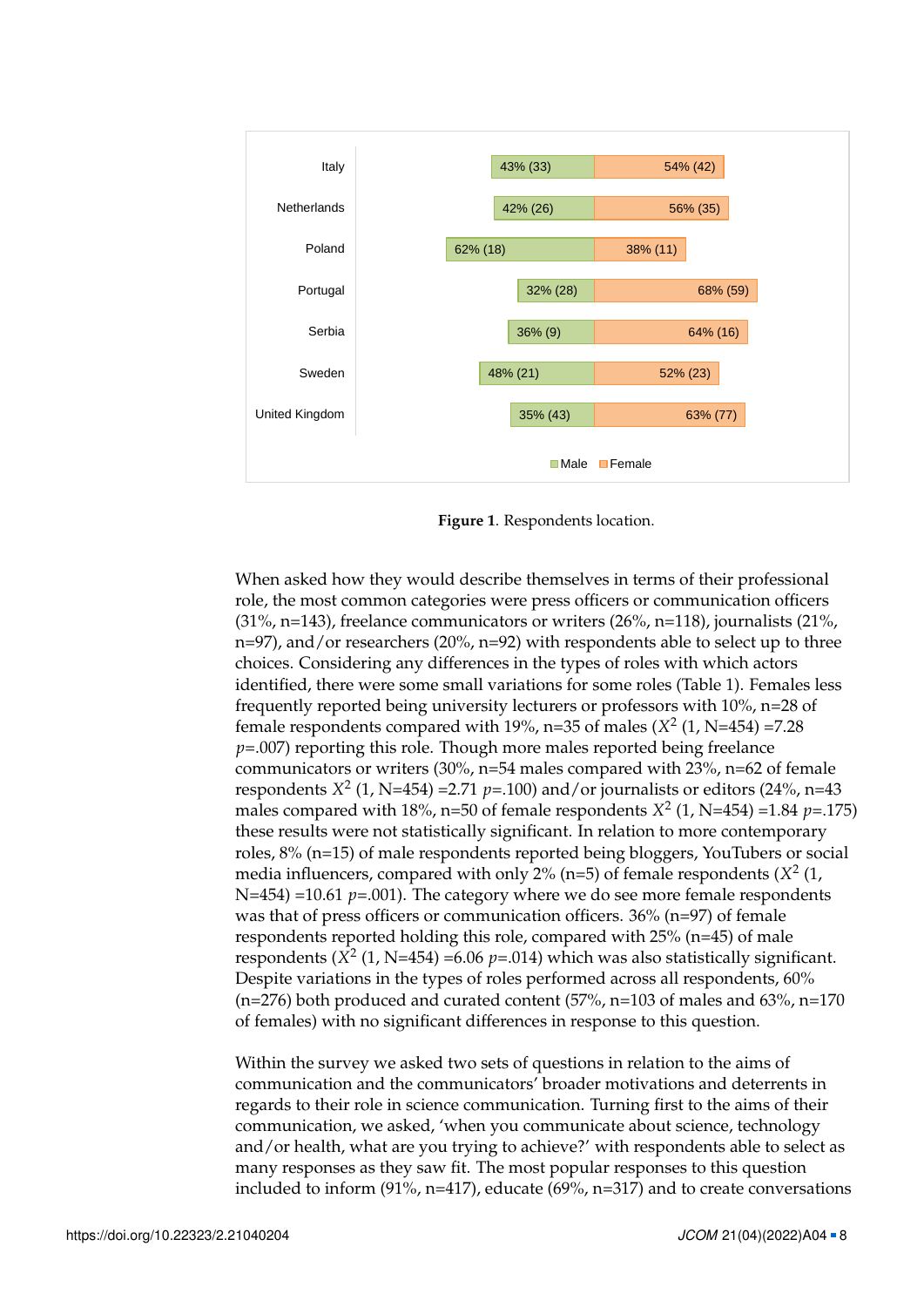|                                                            | Male        | Female    |
|------------------------------------------------------------|-------------|-----------|
|                                                            | $N$ (%)     | $N$ (%)   |
| Researcher (including PhD student)                         | 36 (20%)    | 53 (20%)  |
| University lecturer/professor                              | 35 (19%)*   | 28 (10%)* |
| Health professional (including allied health professional) | 4(2%)       | 4(1%)     |
| Journalist or editor                                       | 43 (24%)    | 50 (18%)  |
| Documentary or movie maker                                 | 5(3%)       | 7(3%)     |
| Freelance communicator or writer                           | 54 (30%)    | 62(23%)   |
| Press officer or communication officer                     | $45(25%)$ * | 97 (36%)* |
| Curator, explainer or museum employee                      | $20(11\%)$  | 23(8%)    |
| Policy maker or adviser                                    | 7(4%)       | 13(5%)    |
| Artist or illustrator                                      | 5(3%)       | 8(3%)     |
| Designer                                                   | $10(5%)*$   | $4(1\%)*$ |
| Current undergraduate or postgraduate student              | 6(3%)       | 7(3%)     |
| Teacher                                                    | 10(5%)      | 12(4%)    |
| Activist                                                   | 9(5%)       | 10(4%)    |
| Blogger, YouTuber, Social media influencer                 | $15(8%)^*$  | $5(2%)^*$ |
| Other. Please, specify                                     | 33 (18%)    | 58 (21%)  |

<span id="page-8-0"></span>**Table 1**. Respondents professional role(s).

Note: \* indicates statistically significant difference

between researchers and the public (66%, n=301) (Table [2\)](#page-9-0). Exploring these results further, we can see that being female or male did not appear to significantly affect responses. However, more male respondents than female respondents indicated their aim was to counter misinformation (66%, n=120 males compared with 59%, n=161 females *X* 2 (1, N=454) =2.10 *p*=.147), entertain (46%, n=83 males compared with 40%, n=108 females  $X^2$  (1, N=454) =1.55  $p=212$ ) or that their aim was to influence their audiences' views on the topic (31%, n=56 of males compared with 17%, n=47 of females  $X^2$  (1, N=454) =11.31  $p$ =.001). The latter was the only response in this set of questions where there was a statistically significant difference in responses. Female respondents were moderately more likely than male respondents to indicate that they aimed to create conversations between researchers and the public (68%, n=184 females compared with 62%, n=113 of males  $X^2$  (1, N=454) =1.49 *p*=.222) or that their aim was to reach underserved audiences (25%, n=67 females compared with 20%, n=36 of males  $X^2$  (1, N=454) =1.46 *p*=.226) but both of these results were not statistically significant. A roughly equal number of female and male respondents were motivated to 'inspire young people to pursue a career in science, health, technology (54%, n=146 of females compared with 52%, n=95 of males *X* 2 (1, N=454) =0.96 *p*=.757).

With regard to broader motivations to communicate, we asked respondents to provide their three most important reasons to communicate science. There was very little variation with both males and females being motivated by their enthusiasm, desire to educate and as it was part of their job role (Table [3\)](#page-10-0). Males, as indicated in the previous question, appeared slightly more likely to be motivated by an intention to counter misinformation (57%, n=104 of males indicating this motivation compared with 50%, n=135 of females,  $X^2$  (1, N=453) =2.34 *p*=.126), and to raise their profile (9%, n=16 of males compared with  $5\%$ , n=13 of females,  $X^2$  (1,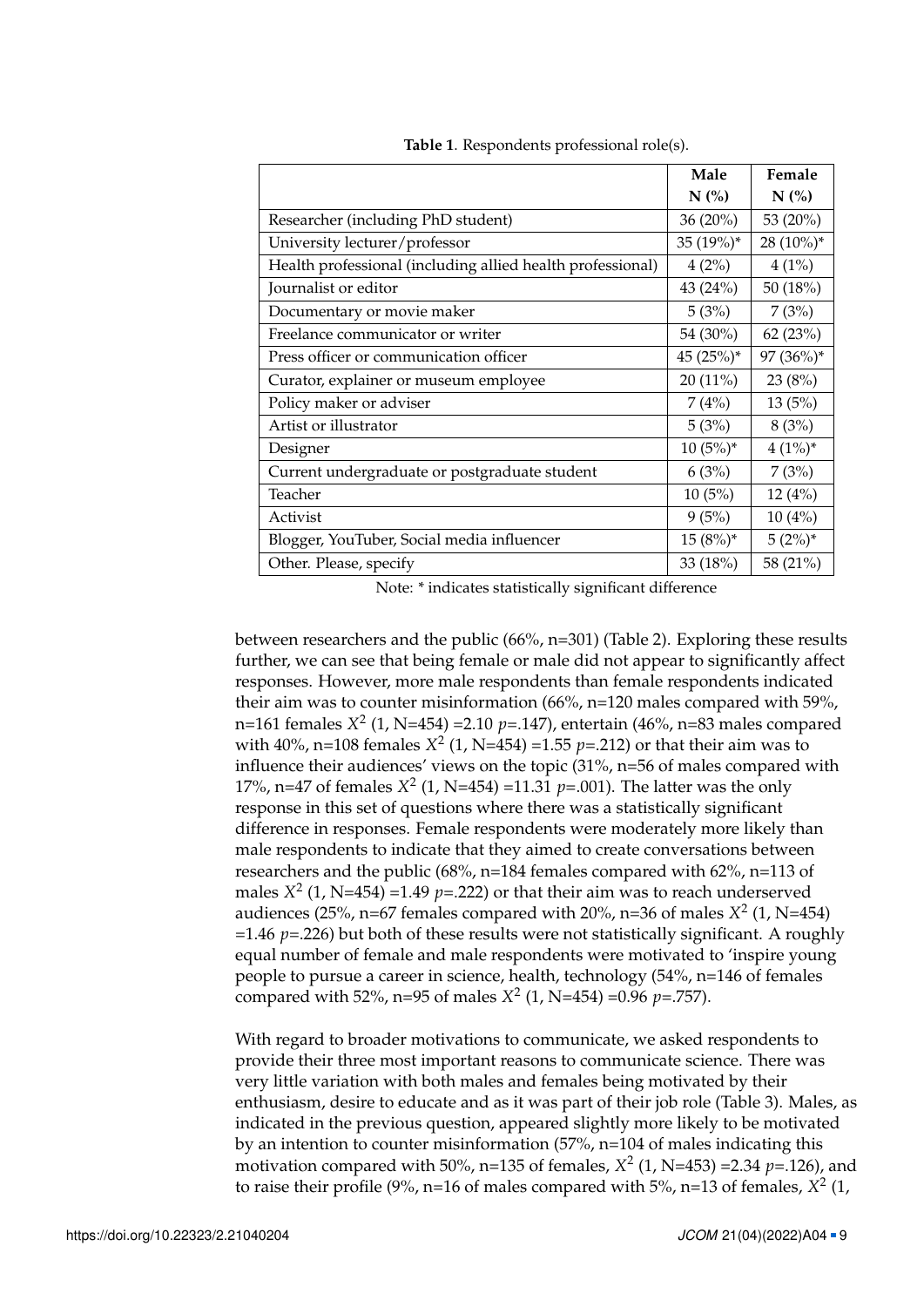|                                                                                   | Male      | Female       | Non-Binary | Prefer     |
|-----------------------------------------------------------------------------------|-----------|--------------|------------|------------|
|                                                                                   |           |              |            | not to say |
|                                                                                   | N(%       | N(%          | $N$ (%)    | N(%        |
| Inform                                                                            | 169 (93%) | 244 (90%)    | $1(100\%)$ | 3(75%)     |
| Educate                                                                           | 129 (71%) | 186 (68%)    | $1(100\%)$ | 1(25%)     |
| Entertain                                                                         | 83 (46%)  | 108 (40%)    | $1(100\%)$ | $2(50\%)$  |
| Inspire young people to pursue a<br>career in science, health,<br>technology      | 95 (52%)  | 146 (54%)    | $1(100\%)$ | 1(25%)     |
| Create conversations between<br>researchers and the public                        | 113 (62%) | 184 (68%)    | $1(100\%)$ | 3(75%)     |
| Counter misinformation                                                            | 120(66%)  | 161 (59%)    | $1(100\%)$ | $0(0\%)$   |
| Promote my<br>work/project/myself                                                 | 73 (40%)  | 99 (36%)     | $1(100\%)$ | 1(25%)     |
| Encourage evidence-based<br>attitudes and behaviour                               | 103 (57%) | 159 (58%)    | $1(100\%)$ | 1(25%)     |
| Persuade them to adopt my point<br>of view                                        | 9(5%)     | 5(2%)        | $0(0\%)$   | $0(0\%)$   |
| Influence their views on the topic                                                | 56 (31%)* | 47 $(17%)^*$ | $0(0\%)$   | 1(25%)     |
| Reach underserved audiences<br>(e.g. ethnic minority groups,<br>LGTBQ+ community) | 36 (20%)  | 67(25%)      | $1(100\%)$ | 1(25%)     |
| Other                                                                             | 16(9%)    | 32 (12%)     | $0(0\%)$   | $0(0\%)$   |

<span id="page-9-0"></span>**Table 2**. Respondents and aims for communication.

Note: \* indicates statistically significant difference

N=453) =2.89 *p*=.089). Just under one in ten men also indicated financial benefits for them or their organization as a motivating factor. Whilst females appear to be moderately more motivated by the 'opportunity to work with other organizations (e.g. museums, science centres, schools)' (29%, n=78 of females compared with 19%, n=34 of males, *X* 2 (1, N=453) =5.96 *p*=.015). This was the only motivation which demonstrated statistical significance; all other differences were negligible.

When asked to provide the three most important reasons that prevented communication, the barriers to communicate were once again similar for females and males (Table [4\)](#page-11-0). Males appeared to be slightly more likely to list a lack of reward and recognition (19%, n=34 of males indicating this reason compared with 13%, n=35 of females, *X* 2 (1, N=444) =2.87 *p*=.090) and financial rewards (18%, n=33 of males indicating this reason compared with 15%, n=40 of females, (X<sup>2</sup> (1, N=444) =9.52 *p*=.329) as reasons not to do more communication. They were also moderately more likely to indicate they were happy with the amount they do now  $(20\%, n=37)$  of males indicating this reason compared with 14%, n=39 of females, *X*<sup>2</sup> (1, N=444) =3.21 *p*=.073) Females slightly more frequently (16%, n=44 *X*<sup>2</sup> (1, N=454) =1.47 *p*=.225) said insufficient support from their manager or organization was a reason not to do more. However, there were no statistically significant differences in relation to this question.

Turning to training, we asked respondents how they had developed their communication skills. 73% (n=336) indicated that they had developed their skills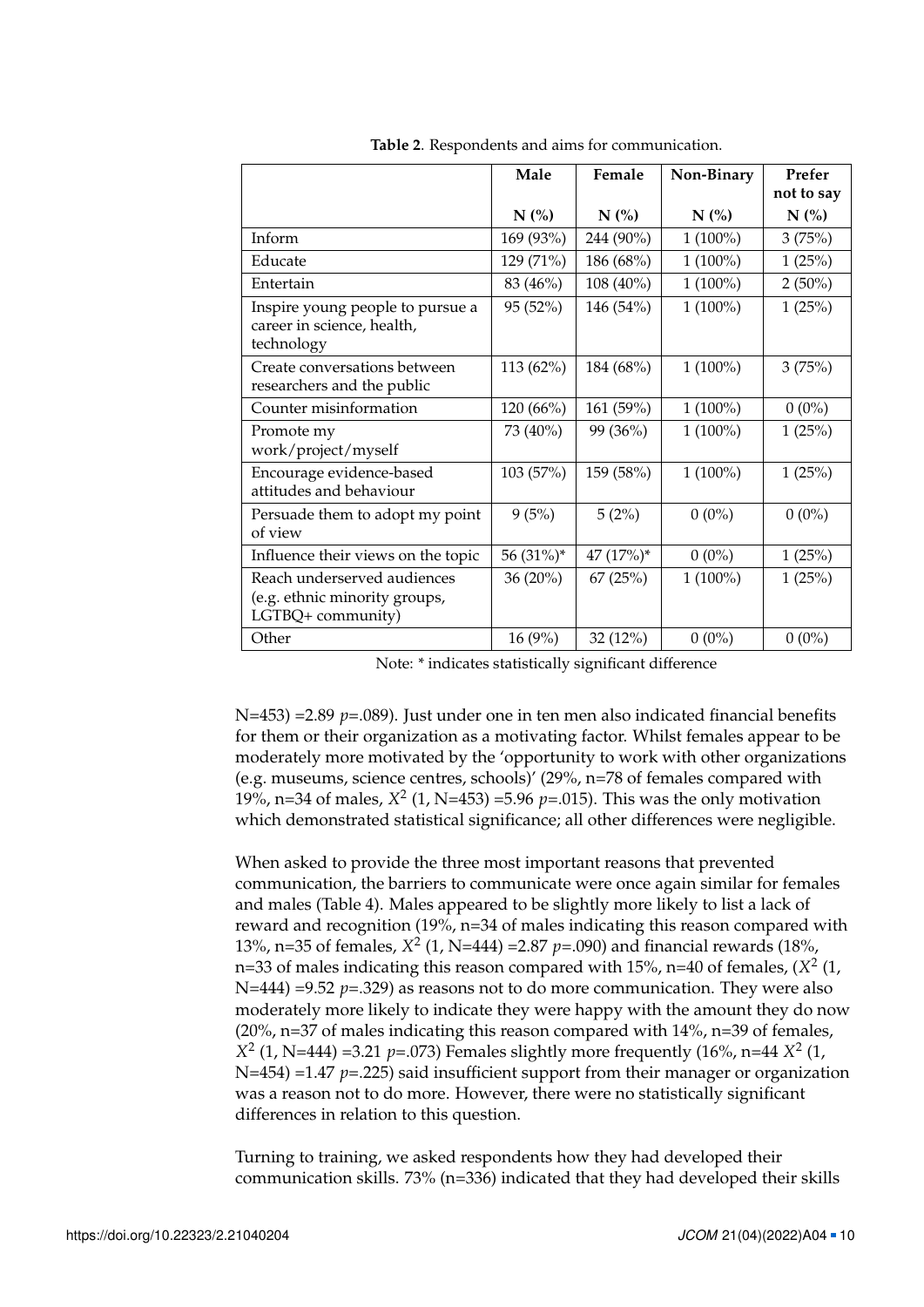|                                                                                                    | Male       | Female    | Non-Binary | Prefer<br>not to say |
|----------------------------------------------------------------------------------------------------|------------|-----------|------------|----------------------|
|                                                                                                    | $N$ (%)    | $N$ (%)   | N(%)       | N(%)                 |
| Because I am enthusiastic about<br>science, technology and/or<br>health topics                     | 126 (69%)  | 180 (66%) | $1(100\%)$ | $4(100\%)$           |
| Because I am invited to<br>communicate                                                             | 28 (15%)   | 32 (12%)  | $0(0\%)$   | $2(50\%)$            |
| Because I am keen to educate<br>others about science, technology<br>and/or health topics           | 120 (66%)  | 164 (60%) | $1(100\%)$ | $0(0\%)$             |
| Because I want to counter<br>misinformation on science,<br>technology and/or health topics         | 104 (57%)  | 135 (50%) | $1(100\%)$ | $0(0\%)$             |
| Because my communication<br>work is recognised and valued                                          | 35 (19%)   | 40 (15%)  | $0(0\%)$   | 1(25%)               |
| It counts towards my career (e.g.<br>professional<br>memberships/promotion)                        | 16(9%)     | 21(7%)    | $0(0\%)$   | 1(25%)               |
| It helps my own career                                                                             | 26 (14%)   | 28 (10%)  | $0(0\%)$   | 1(25%)               |
| It is part of my job role                                                                          | 109 (60%)  | 177 (65%) | $0(0\%)$   | $4(100\%)$           |
| It raises my profile                                                                               | 16 (9%)    | 13(5%)    | $0(0\%)$   | 1(25%)               |
| My manager/organization<br>supports it                                                             | 18 (10%)   | 36 (13%)  | $0(0\%)$   | 1(25%)               |
| None of the above                                                                                  | $1(0.5\%)$ | $0(0\%)$  | $0(0\%)$   | $0(0\%)$             |
| The opportunity to win prizes or<br>awards for my communication<br>work                            | 5(2%)      | 4(2%)     | $0(0\%)$   | $0(0\%)$             |
| The opportunity to work with<br>other organizations (e.g.<br>museums, science centres,<br>schools) | 34 (19%)*  | 78 (29%)* | $0(0\%)$   | 1(25%)               |
| There are financial benefits for<br>me personally                                                  | 16(9%)     | 14(5%)    | $0(0\%)$   | 1(25%)               |
| There are financial benefits for<br>my organization                                                | 14(8%)     | 14(5%)    | $0(0\%)$   | 1(25%)               |
| Other                                                                                              | 15(8%)     | 18 (7%)   | $0(0\%)$   | $0(0\%)$             |

<span id="page-10-0"></span>**Table 3**. Respondents and motivations.

Note: \* indicates statistically significant difference

through experience in public engagement or communication, 57% (n=260) through watching how other people (either professionals or amateurs) communicate with non-specialist audiences and 34% (n=156) of respondents said communicators and/or journalists had informally mentored them. 48% of respondents (n=221) had received training in public engagement or communication, 31% (n=143) had consulted resources such as books, handbooks, blogs, and YouTube videos and 28% (n=130) of respondents had or were completing a degree in journalism, media or science communication.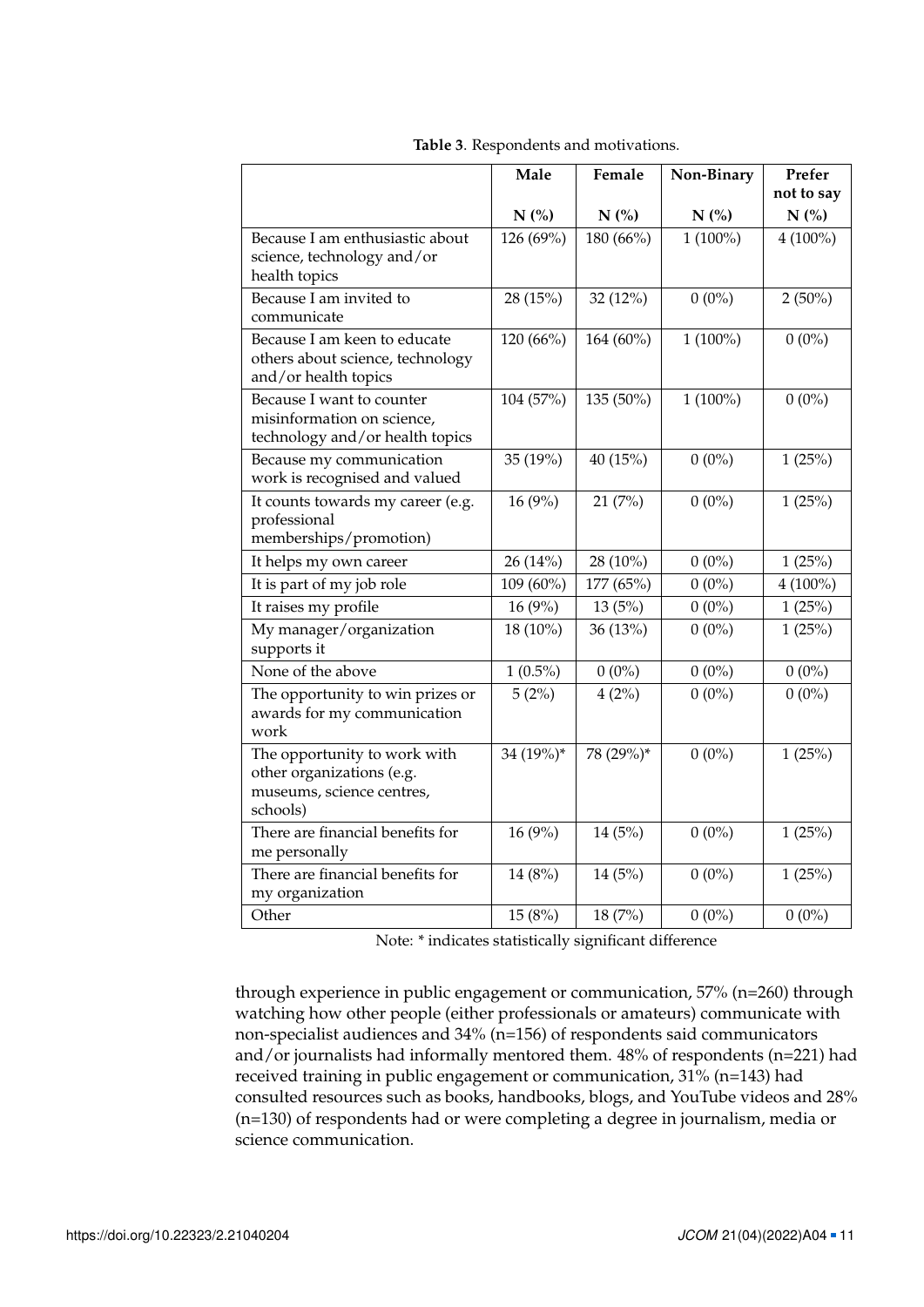|                                                                                         | Male      | Female     | Non-Binary | Prefer     |
|-----------------------------------------------------------------------------------------|-----------|------------|------------|------------|
|                                                                                         |           |            |            | not to say |
|                                                                                         | $N$ (%)   | N(%)       | $N$ (%)    | $N$ (%)    |
| Could have a detrimental impact<br>on my profile (e.g. drawn into<br>controversy)       | $1(1\%)$  | 8(3%)      | $0(0\%)$   | $0(0\%)$   |
| Difficult to attract audiences to<br>my science communication work                      | 13 (7%)   | 26(9%)     | $0(0\%)$   | $0(0\%)$   |
| Difficult to get others (e.g.<br>researchers) involved in science<br>communication work | 38 (21%)  | 47 (17%)   | $0(0\%)$   | 1(25%)     |
| Does not help my career<br>progression                                                  | 7(4%)     | 17(6%)     | $0(0\%)$   | $0(0\%)$   |
| I don't have the right<br>skills/training                                               | 9(5%)     | 15(5%)     | $0(0\%)$   | $0(0\%)$   |
| Insufficient communication<br>specialists at my organization                            | 25(14%)   | 34 (12%)   | $0(0\%)$   | $0(0\%)$   |
| Insufficient encouragement from<br>funders for science<br>communication work            | 32 (17%)  | 40 $(15%)$ | $0(0\%)$   | $2(50\%)$  |
| Insufficient support from my<br>manager/organization                                    | 22 (12%)  | 44 (16%)   | $0(0\%)$   | $0(0\%)$   |
| Insufficient support from other<br>staff at my organization                             | 16(9%)    | 25(9%)     | $0(0\%)$   | $0(0\%)$   |
| Lack of confidence                                                                      | 7(4%)     | 14(5%)     | $0(0\%)$   | $0(0\%)$   |
| Lack of opportunities                                                                   | 11 $(6%)$ | 25(9%)     | $0(0\%)$   | $0(0\%)$   |
| Lack of resources for science<br>communication work                                     | 52 (28%)  | 80 (29%)   | $0(0\%)$   | $2(50\%)$  |
| Lack of reward and recognition<br>for science communication work                        | 34 (19%)  | 35(13%)    | $0(0\%)$   | $2(50\%)$  |
| Lack of time                                                                            | 81 (45%)  | 127 (47%)  | $1(100\%)$ | $2(50\%)$  |
| Negative perception towards the<br>role of science communication<br>from my peers       | 10(5%)    | 17(6%)     | $0(0\%)$   | $0(0\%)$   |
| Not appropriate for my<br>level/role                                                    | 10(5%)    | 20(7%)     | $0(0\%)$   | $0(0\%)$   |
| Not enough financial rewards<br>from science communication<br>work                      | 33 (18%)  | 40 $(15%)$ | $1(100\%)$ | $2(50\%)$  |
| I am happy with the amount I do<br>now                                                  | 37 (20%)  | 38 (14%)   | $0(0\%)$   | $0(0\%)$   |
| I just don't want to                                                                    | $1(1\%)$  | 2(1%)      | $0(0\%)$   | $0(0\%)$   |
| There are no barriers                                                                   | 21 (11%)  | 33(12%)    | $0(0\%)$   | $0(0\%)$   |
| Other                                                                                   | 10(5%)    | 12(4%)     | $0(0\%)$   | $0(0\%)$   |

<span id="page-11-0"></span>**Table 4**. Respondents and deterrents.

Note: \* indicates statistically significant difference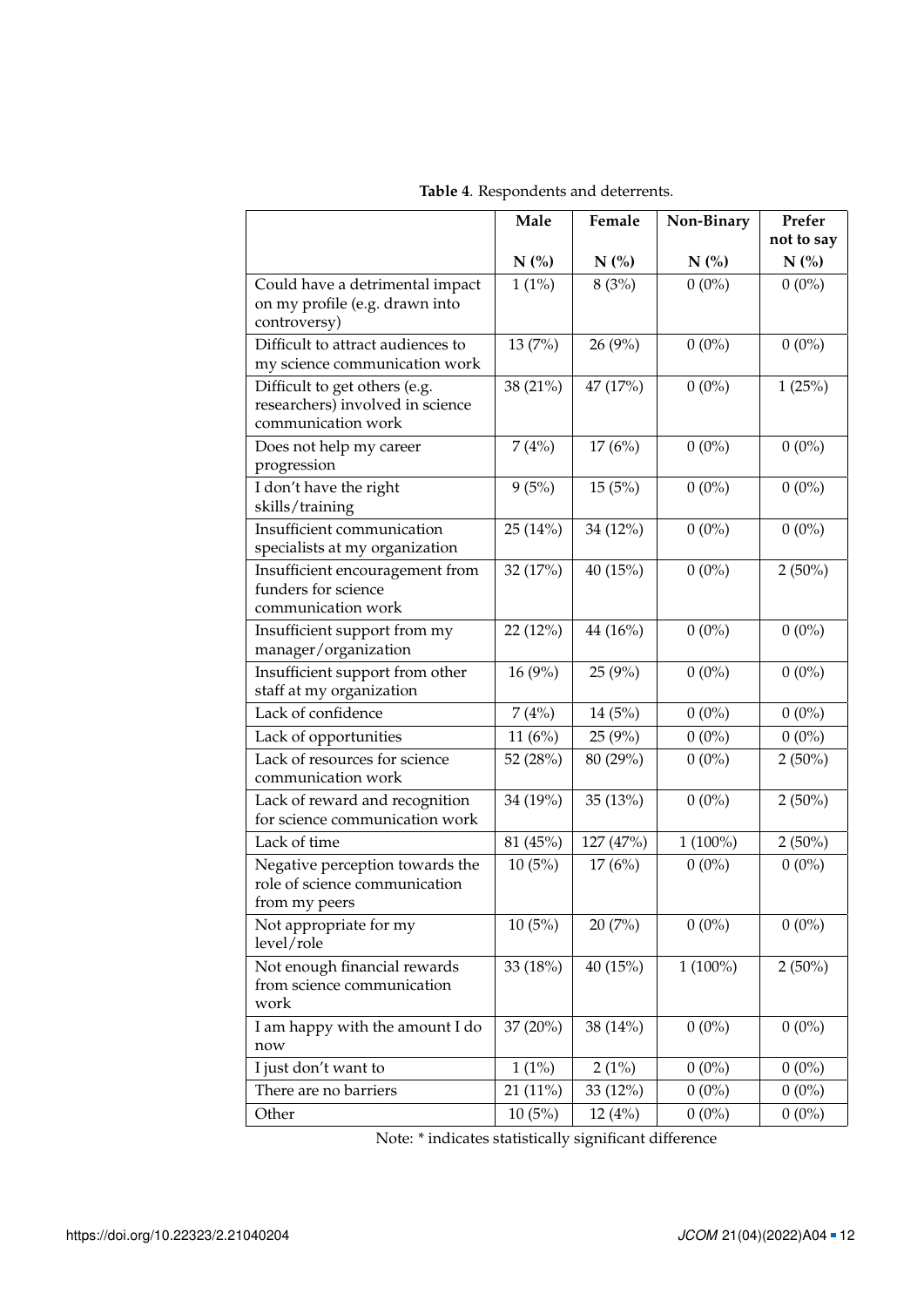

<span id="page-12-0"></span>Figure 2. Respondents and audience they aimed to reach.

Being female appeared to play very little role in the likelihood of participating in training, with figures being very comparable for the development of skills via experience in public engagement or communication, watching and learning from others, through training in public engagement or communication, and via the consultation of resources. However significantly more females recorded that they had or were completing a degree in journalism, media or science communication<br>(2004). Only a late of all ages, and the science of all ages, and the science of all ages, and the science of 479 particularly aged under 45 (there were fewer female communicators aged 55 and older (32%, n=86 of female respondents compared with 22%, n=40 of males, (*X* 2 (1,  $48-432$  but this may denote the wide range of professional more intervals. males  $(32\%, n=58, X^2(1, N=452) =4.39 p=.507)$  to have received mentoring but this was not statistically significant. N=452) =5.01 *p*=.025) and females (35%, n=95) were also slightly more likely than

Finally, with regard to the audiences with whom our respondents reported level, with 99% (n=180) of male respondents indicating that they communicated with audiences who were either already interested in topics, or that some of them were and some of them were not. 97%  $(n=263)$  of female respondents selected these same categories. Only a very small number of respondents indicated they were communicating, there was very little notable difference in approach at a general communicating with audiences that were not interested in the topics yet (1%, n=7), and these were moderately more likely to be female communicators (6 females vs. 1 male). Specifying this down further to specific groups, we asked 'which audiences do you aim to reach (Figure [2\)](#page-12-0). Again, there were a number of strong similarities in responses to this question, though male respondents were slightly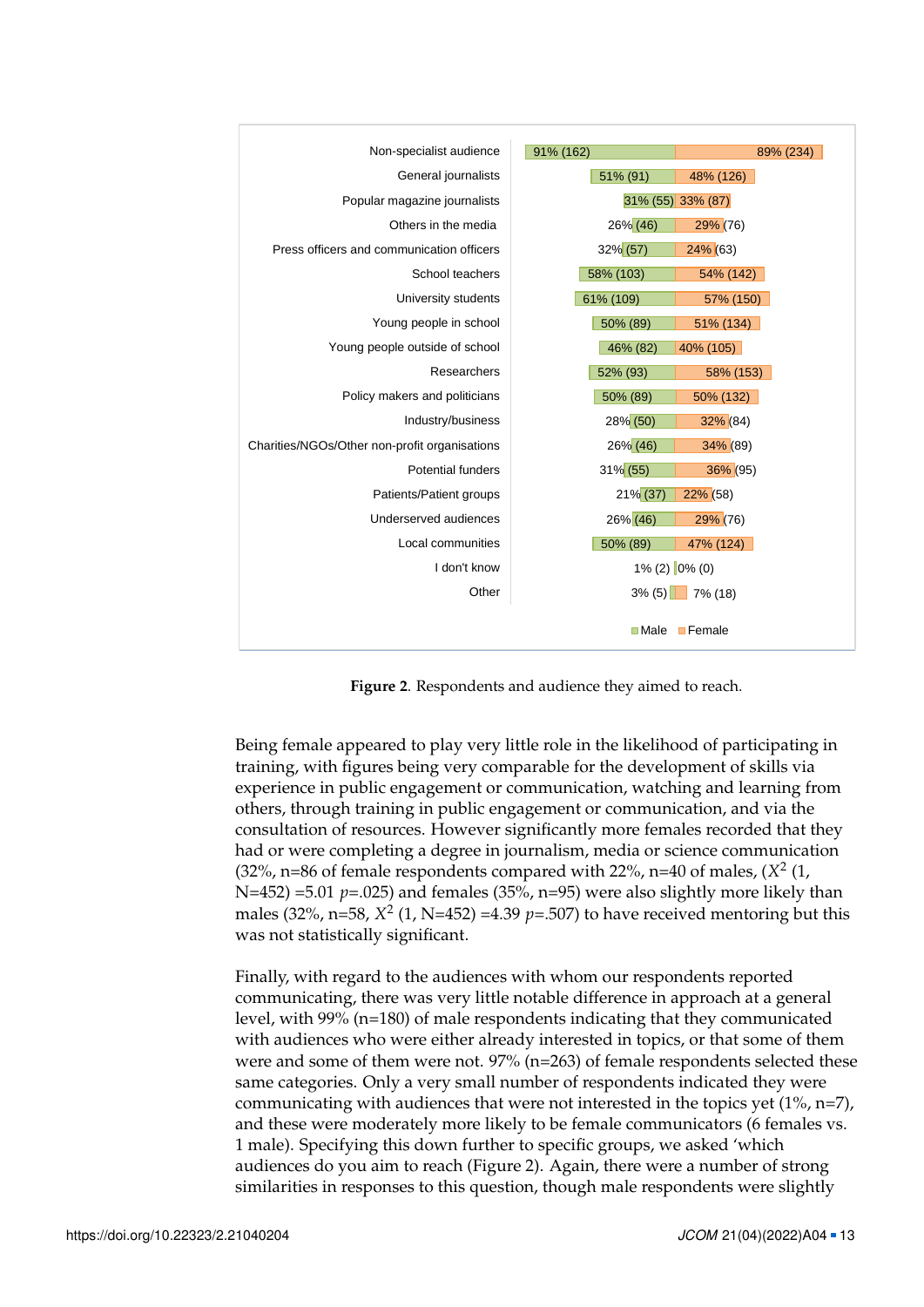more likely to say they were aiming to reach press and communication officers, as well as young people outside of school. Female respondents were more likely to say they were aiming to reach researchers, charities, NGOs and other non-profit organizations, as well as potential funders, which may reflect the higher numbers of females identifying with roles as press and communication officers. However, there were no statistically significant differences in responses to any of the options related to this question.

### **Discussion and Conclusions**

There were more female (59%) respondents to our survey than male (40%) and this was the case in all countries apart from Poland, which could suggest science communication is indeed a female dominated field [Lewenstein, [2019\]](#page-17-0). But it could also be the case that more women took the time to respond to the survey. Previous work has suggested opportunities for engagement tend to come with increased expertise and higher academic ranks [Crettaz von Roten, [2011;](#page-16-9) Hetsroni and Lowenstein, [2014\]](#page-17-9). Our data found female and male communicators of all ages, and particularly aged under 45 (there were fewer female communicators aged 55 and older but this was not statistically significant). This may reflect the wide range of professional roles of survey respondents in our study but it could also suggest that science communication is perceived as being receptive to females at all career stages, albeit that age cannot be used as a proxy for length of time as a science communicator.

Though we see females and males across all role categories, it is of interest that males tended to be more likely to be university lecturers or professors, bloggers, YouTubers or social media influencers, while female respondents were more frequently than men working as press officers or communication officers, roles which could be perceived to align more with stereotypes of women as 'communal' [Carli et al., [2016\]](#page-16-10), mediating and assisting others to communicate. This may have been influenced by our use of snowball sampling within the recruitment process, but could also suggest that women are more frequently working in 'supporting' roles in science communication and is an area worthy of further explorations, particularly as communication and engagement roles are often seen to hold less prestige, in universities for example, than those which are associated with research or other services [Watermeyer and Rowe, [2021\]](#page-19-9). It may also shed light as to why we can sometimes see discrepancies in research regarding women or female's willingness to participate in communication and engagement, with some research recording more engagement amongst men and vice versa [Anzivino, [2021;](#page-15-2) Hubner and Bond, [2021\]](#page-17-7). A closer understanding of differences in role within science communication would be helpful, as would further research on the science communication 'pipeline' and the influence of role modelling. We did not distinguish our participants on the basis of seniority, but as Elizabeth Rasekoala [\[2019,](#page-18-2) p. 3] highlights 'it is the men who have consistently occupied the senior and higher professional and status echelons of the science communication field, in spite of the growing over-representation of women.'

Whilst identifying in our survey as male or female appeared to play very little role in the likelihood of participating in training, more females recorded that they had or were completing a degree in journalism, media or science communication, suggesting a desire for a professional qualification. Similarly, the aims of communication did not greatly differ, though male respondents appeared more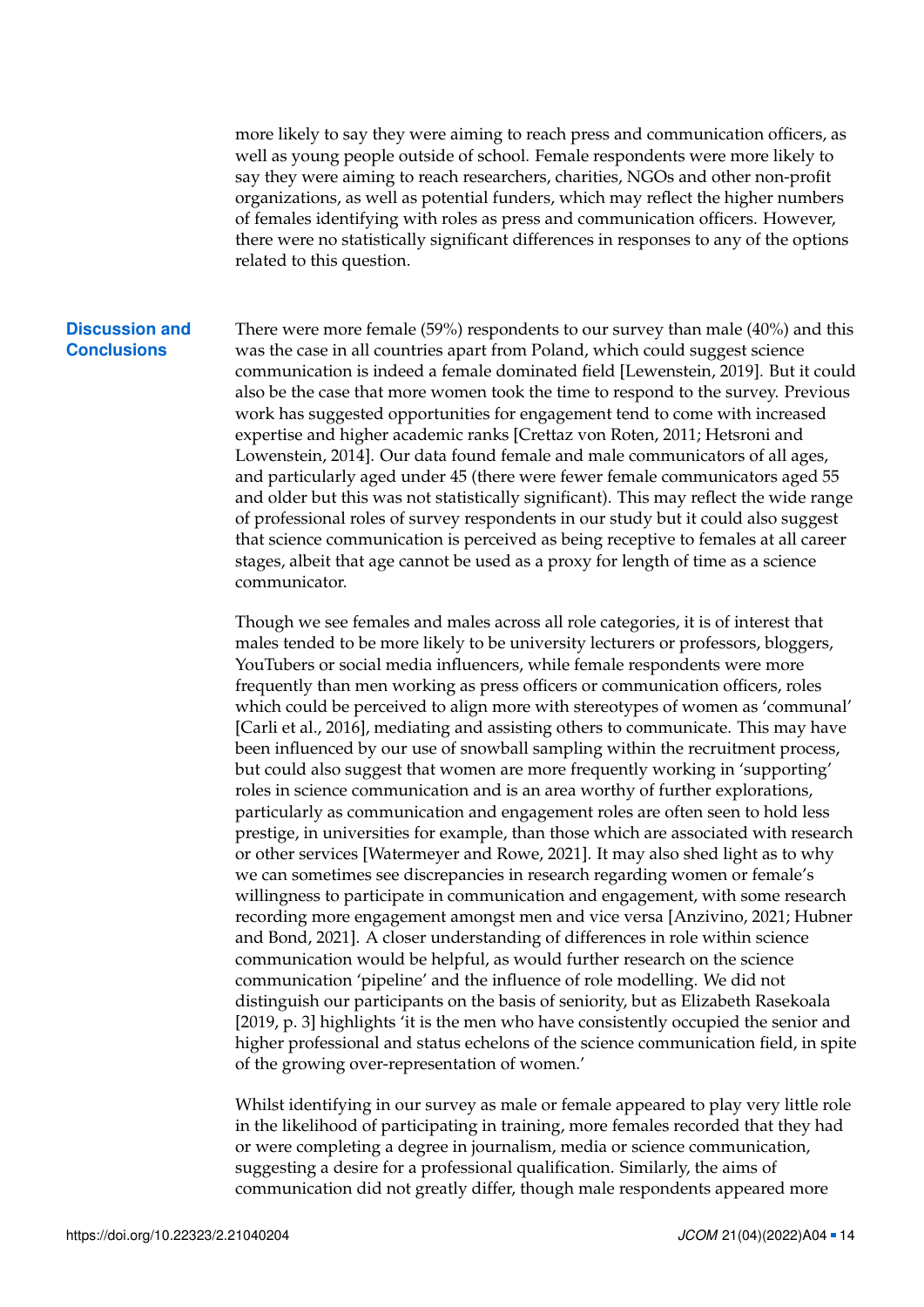preoccupied by influencing their audiences' views on their topic, as well as countering misinformation, entertaining and influencing, and females with creating conversations and reaching underserved audiences, though the differences in motivations were small. This may have ramifications for the time involved in communication amongst men and women, given that engagement and dialogue can take more time than unidirectional communication [Hubner and Bond, [2021\]](#page-17-7), as can the complexities of understanding and aiming to work with underserved audiences. Both female and male respondents recorded interests in encouraging young people into STEM, suggesting that despite the high numbers of interventions focused on girls and young women, this is not something that female actors are focused on alone, at least in our data. These results combined, suggests there may be differences in how science communication is 'situated' and nuanced on the basis of the sex and/or gender of a communicator [Kessler et al., [2022;](#page-17-12) Pérez-Bustos, [2014\]](#page-18-0) but this would require further investigation.

Similarly, the differences in barriers to engage in further communication activities were small with no statistically significant variations, though males were slightly more likely to report lack of recognition (including financial) as a disincentive and females reported on organizational issues such as insufficient support from a manager or organization, which may suggest some variation in agency. With regard to the audiences with whom our respondents reported communicating, there was very little notable difference with regard to their approach at a general level. This contributes to the limited empirical studies of sex or gender in science communication, but in a survey at this scale it was not possible to analyse the specifics of this context further, and additional research on cultural and social experiences is very much warranted [AbiGhannam, [2016\]](#page-15-4). Though not all of the actors we surveyed would have been directly communicating with audiences, we did not ask specifically about deterrents to communication associated to gender such as sexual harassment. Given the presence of this concern in recent literature [Amarasekara and Grant, [2019;](#page-15-3) McDonald, Barriault and Merritt, [2020;](#page-18-7) Samer, Lacombe and Calmy, [2021\]](#page-18-6) it may have been useful to do so, however we did provide the option to report 'other' barriers and none of the comments in this section related to factors which could be seen as associated with sex or gender.

In relation to continuing work in this area, we recognize that the constitution of our sample was not able to shed light on the experiences of those with diverse gender identities and given this we have primarily focused on the experiences of females, but there is an increasing need to advance understanding of representation and science communication around LGBTIQA+ people [Bayram and Ironside, [2021;](#page-16-3) Bert, [2019;](#page-16-13) Motion, [2021;](#page-18-13) Roberson and Orthia, [2021\]](#page-18-14). This includes the experiences of trans women and men as science communicators where there can be burdens of responsibility to represent and perform not only ones science but also ones gender identity [Pérez-Bustos, [2014;](#page-18-0) Pérez-Bustos, [2019\]](#page-18-1). Similarly, sex and gender are only two personal characteristics which might be considered from an intersectional perspective [Evans and Lépinard, [2019\]](#page-16-14) and science communication has a number of other important considerations to make around involvement and representation in a multiplicity of ways, including from the standpoint of race and ethnicity [Finlay et al., [2021;](#page-16-12) Rasekoala, [2019;](#page-18-2) Wilkinson, [2019\]](#page-19-4), and social class. It is a limitation of our study that we did not include a question on gender as well as sex, or to have a question on gender alone, and though our response rates to the question, and the lack of engagement with self-defining 'other' options suggests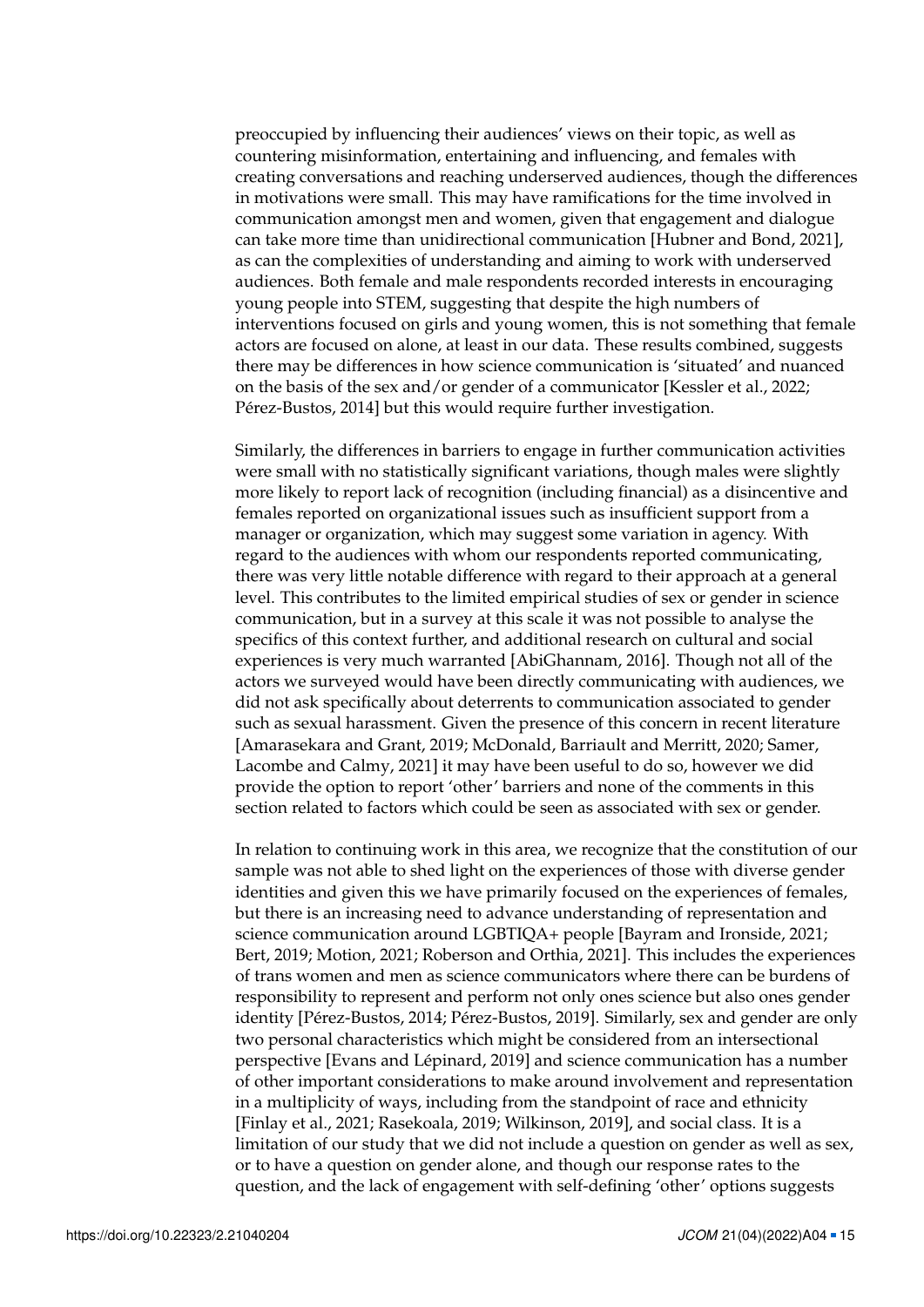most respondents found an option which worked for them, we would recommend that future work in this area carefully consider such choices when designing research questions and methodologies.

To sum up, Evelyn Fox Keller [\[1982,](#page-17-2) p. 590] writing in the 1980's discussed liberal political criticism made against the sciences in relation to almost all scientists being men, she posed 'science itself would in no way be affected by the presence or absence of women'. This may lead us to ask how is science communication being affected by the presence or absence of females? If there is a gender ideology, a social construct, associated with the 'pervasive belief in the intrinsic masculinity of scientific thought' [Fox Keller, [2001,](#page-17-3) p. 60] what are the implications should science communication come to be seen as intrinsically feminine [Pérez-Bustos, [2014\]](#page-18-0) and is that taking place? On the one hand it could be seen as positive that science communication appears highly appealing to women, and that we found few apparent variations in the experiences of females and males in the data we gathered suggesting science communication is not only a space for 'soft' or feminized skills. However, there also appears to be much more to explore around pay, perceptions of productivity, career progression and harassment and more nuanced survey work, over a greater range of countries, building on our initial work, would be welcome. In addition, we see opportunities to explore how the presence of women in science communication, already reported [Lewenstein, [2019\]](#page-17-0) and which we found in six of the seven countries in our survey, affects science communication as a field [Rasekoala, [2019\]](#page-18-2), the standpoints it takes [Harding, [2001\]](#page-17-4), as well as the experience of men and a wider range of gender identities, in entering a field which may feel so at 'home' to women.

## **Acknowledgments** This article is an output of the RETHINK project which has received funding from the European Union's Horizon 2020 research and innovation program under grant agreement No. 824573. We would like to thank the science communicators who took the time to contribute their views to this research and our RETHINK project collaborators for contributing to the translation and distribution of the survey to science communicators.

- <span id="page-15-4"></span><span id="page-15-3"></span>**References** AbiGhannam, N. (2016). 'Madam Science Communicator: a typology of women's experiences in online science communication'. *Science Communication* 38 (4), pp. 468–494. <https://doi.org/10.1177/1075547016655545>.
	- Amarasekara, I. and Grant, W. J. (2019). 'Exploring the YouTube science communication gender gap: a sentiment analysis'. *Public Understanding of Science* 28 (1), pp. 68–84. <https://doi.org/10.1177/0963662518786654>.
	- Andrews, E., Weaver, A., Hanley, D., Shamatha, J. H. and Melton, G. (2005). 'Scientists and public outreach: Participation, motivations, and impediments'. *Journal of Geoscience Education* 53 (3), pp. 281–293. URL: [http://serc.carleton](http://serc.carleton.edu/files/nagt/jge/abstracts/Andrews_v53n3p281.pdf) [.edu/files/nagt/jge/abstracts/Andrews\\_v53n3p281.pdf](http://serc.carleton.edu/files/nagt/jge/abstracts/Andrews_v53n3p281.pdf).
	- Anzivino, M. (2021). 'Is public engagement gendered? An analytical proposal using some evidence from Italy'. *Public Understanding of Science* 30 (7), pp. 827–840. <https://doi.org/10.1177/09636625211002060>.

<span id="page-15-2"></span><span id="page-15-1"></span><span id="page-15-0"></span>Bartsch, I. and Lederman, M. (2001). 'Introduction'. In: The Gender and Science Reader. Ed. by I. Bartsch and M. Lederman. 1st ed. London, U.K.: Routledge, pp. 1–8.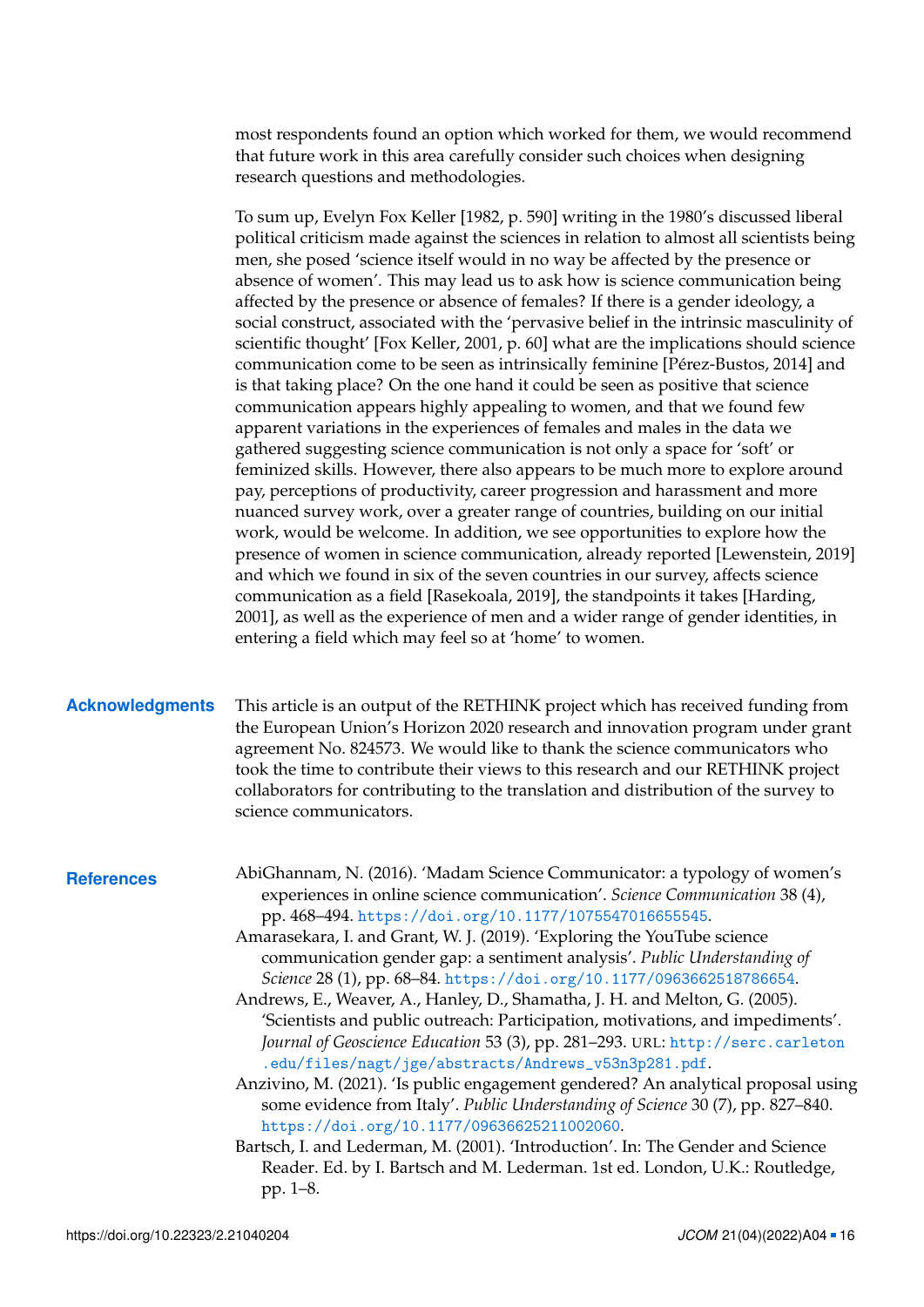- <span id="page-16-3"></span>Bayram, H. and Ironside, K. (2021). 'STEMroller: smashing stereotypes'. *JCOM* 20 (01), C06. <https://doi.org/10.22323/2.20010306>.
- <span id="page-16-13"></span>Bert, A. (25th July 2019). 'On being LGBTQ+ in science — yes it matters, and here's why'. *Elsevier Connect*. URL: [https://www.elsevier.com/connect/on-being-lg](https://www.elsevier.com/connect/on-being-lgbtq-in-science-yes-it-matters-and-heres-why) [btq-in-science-yes-it-matters-and-heres-why](https://www.elsevier.com/connect/on-being-lgbtq-in-science-yes-it-matters-and-heres-why) (visited on 15th February 2022).
- <span id="page-16-6"></span>Bleijenbergh, I. and Engen, M. V. (2015). 'Participatory modeling to support gender equality'. *Equality, Diversity and Inclusion: An International Journal* 34 (5), pp. 422–438. <https://doi.org/10.1108/edi-06-2013-0045>.
- <span id="page-16-8"></span>Brown Jarreau, P. (2015). 'Science bloggers' self-perceived communication roles'. *JCOM* 14 (04), A02. <https://doi.org/10.22323/2.14040202>.
- <span id="page-16-10"></span>Carli, L. L., Alawa, L., Lee, Y., Zhao, B. and Kim, E. (2016). 'Stereotypes About Gender and Science'. *Psychology of Women Quarterly* 40 (2), pp. 244–260. <https://doi.org/10.1177/0361684315622645>.
- <span id="page-16-7"></span>Chimba, M. and Kitzinger, J. (2010). 'Bimbo or boffin? Women in science: an analysis of media representations and how female scientists negotiate cultural contradictions'. *Public Understanding of Science* 19 (5), pp. 609–624. <https://doi.org/10.1177/0963662510377233>.
- <span id="page-16-1"></span>Council of Europe (2022). *Sex and Gender*. URL: <https://www.coe.int/en/web/gender-matters/sex-and-gender> (visited on 9th February 2022).
- <span id="page-16-9"></span>Crettaz von Roten, F. (2011). 'Gender Differences in Scientists' Public Outreach and Engagement Activities'. *Science Communication* 33 (1), pp. 52–75. <https://doi.org/10.1177/1075547010378658>.
- <span id="page-16-0"></span>Davies, S. R. (2021). 'An empirical and conceptual note on science communication's role in society'. *Science Communication* 43 (1), pp. 116–133. <https://doi.org/10.1177/1075547020971642>.
- <span id="page-16-2"></span>European Insitute for Gender Equality (2022).

URL: <https://eige.europa.eu/thesaurus/overview> (visited on 9th February 2022).

- <span id="page-16-14"></span>Evans, E. and Lépinard, E. (2019). 'Confronting Privileges in Feminist and Queer Movements'. In: Intersectionality in feminist and queer movements: confronting privileges. Ed. by E. Evans and E. Lépinard. Abingdon, Oxon, U.K.: Routledge, pp. 1–26.
- <span id="page-16-11"></span>Fähnrich, B., Wilkinson, C., Weitkamp, E., Heintz, L., Ridgway, A. and Milani, E. (2021). 'RETHINKING Science Communication Education and Training: Towards a Competence Model for Science Communication'. *Frontiers in Communication* 6. <https://doi.org/10.3389/fcomm.2021.795198>.
- <span id="page-16-12"></span>Finlay, S. M., Raman, S., Rasekoala, E., Mignan, V., Dawson, E., Neeley, L. and Orthia, L. A. (2021). 'From the margins to the mainstream: deconstructing science communication as a white, Western paradigm'. *JCOM* 20 (01), C02. <https://doi.org/10.22323/2.20010302>.
- <span id="page-16-4"></span>Fogg-Rogers, L. and Hobbs, L. (2019). 'Catch 22 — improving visibility of women in science and engineering for both recruitment and retention'. *JCOM* 18 (04), C05. <https://doi.org/10.22323/2.18040305>.
- <span id="page-16-5"></span>Fogg-Rogers, L. A., Sardo, M. and Boushel, C. (2017). '"Robots Vs Animals"'. *Science Communication* 39 (2), pp. 195–220. <https://doi.org/10.1177/1075547017696169>.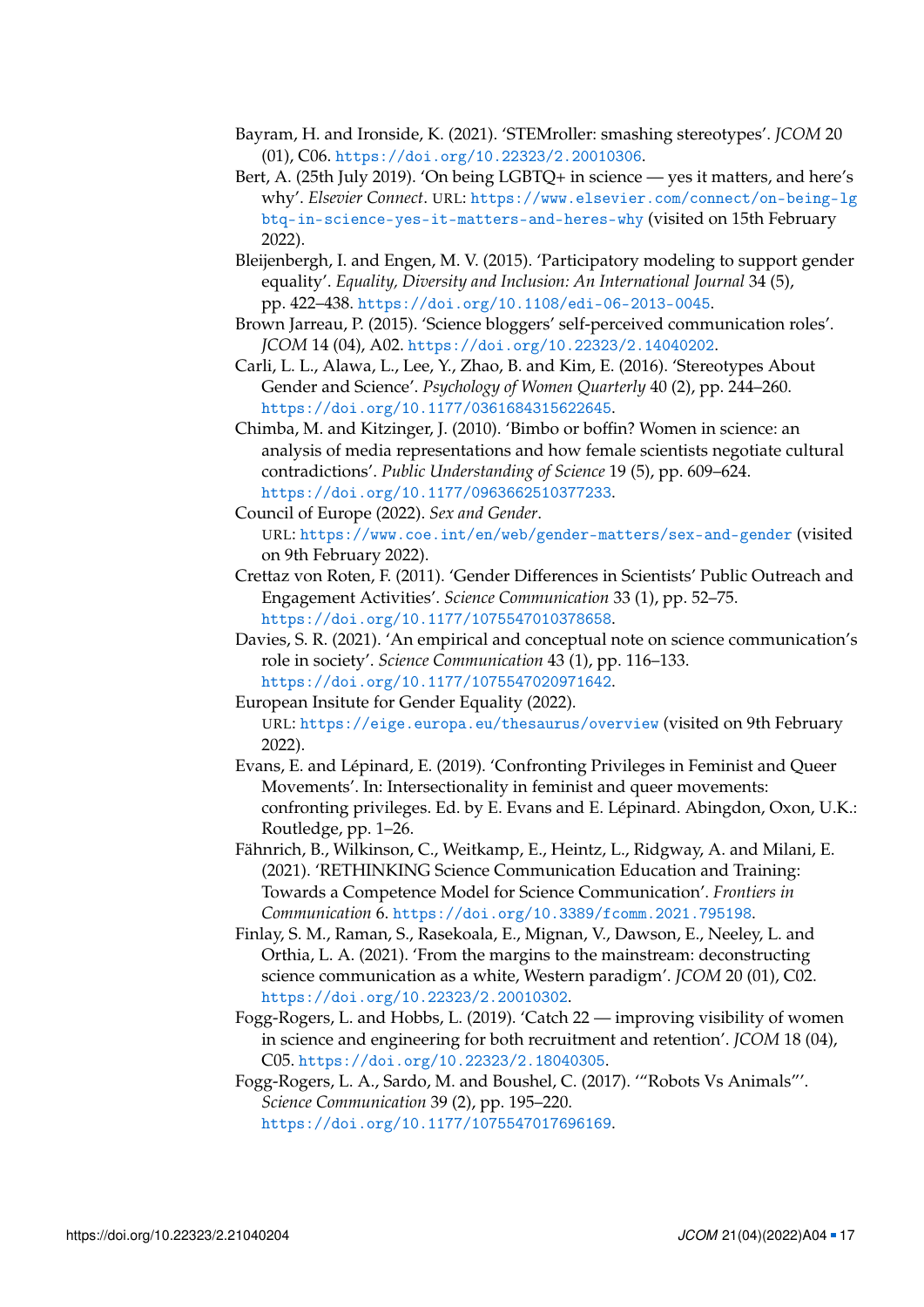- <span id="page-17-2"></span>Fox Keller, E. (1982). 'Feminism and science'. *Signs: Journal of Women in Culture and Society* 7 (3). Reprinted in: Feminism and science. Ed. by Keller, E. F. and Longino, H. (1996). New York: Oxford University Press. Pp. 28–40, pp. 589–602. <https://doi.org/10.1086/493901>.
- <span id="page-17-3"></span>— (2001). 'From working scientist to feminist critique'. In: The Gender and Science Reader. Ed. by I. Bartsch and M. Lederman. 1st ed. London, U.K.: Routledge, pp. 59–62.
- <span id="page-17-13"></span>Gascoigne, T. and Schiele, B. (2020). 'Introduction. A global trend, an emerging field, a multiplicity of understandings: Science communication in 39 countries'. In: Communicating Science: A Global Perspective. Ed. by T. Gascoigne, B. Schiele, J. Leach, M. Riedlinger, B. V. Lewenstein, L. Massarani and P. Broks. 1st ed. Canberra, Australia: Australian National University Press, pp. 1–14. <https://doi.org/10.22459/cs.2020.01>. URL: [http://press-files.anu.edu](http://press-files.anu.edu.au/downloads/press/n6484/pdf/ch01.pdf) [.au/downloads/press/n6484/pdf/ch01.pdf](http://press-files.anu.edu.au/downloads/press/n6484/pdf/ch01.pdf).
- <span id="page-17-8"></span>González, D., Mateu, A., Pons, E. and Domínguez, M. (2017). 'Women scientists as decor: the image of scientists in Spanish press pictures'. *Science Communication* 39 (4), pp. 535–547. <https://doi.org/10.1177/1075547017719074>.
- <span id="page-17-5"></span>Halpern, M. (2019). 'Feminist standpoint theory and science communication'. *JCOM* 18 (04), C02. <https://doi.org/10.22323/2.18040302>.
- <span id="page-17-4"></span>Harding, S. (2001). 'Feminist Standpoint Epistomology'. In: The Gender and Science Reader. Ed. by I. Bartsch and M. Lederman. 1st ed. London, U.K.: Routledge, pp. 145–168.
- <span id="page-17-9"></span>Hetsroni, A. and Lowenstein, H. (2014). 'Is She an Expert or Just a Woman? Gender Differences in the Presentation of Experts in TV Talk Shows'. *Sex Roles* 70 (9-10), pp. 376–386. <https://doi.org/10.1007/s11199-014-0370-z>.
- <span id="page-17-7"></span>Hubner, A. Y. and Bond, R. (2021). 'I am a scientist. . . Ask Me Anything: Examining differences between male and female scientists participating in a Reddit AMA session'. *Public Understanding of Science*, p. 096366252110487. <https://doi.org/10.1177/09636625211048775>.
- <span id="page-17-1"></span>Johnson, D. R., Ecklund, E. H. and Lincoln, A. E. (2014). 'Narratives of science outreach in elite contexts of academic science'. *Science Communication* 36 (1), pp. 81–105. <https://doi.org/10.1177/1075547013499142>.
- <span id="page-17-6"></span>Kerr, E. A. (2001). 'Toward a feminist natural science'. In: The Gender and Science Reader. Ed. by I. Bartsch and M. Lederman. 1st ed. London, U.K.: Routledge, pp. 386–406.
- <span id="page-17-12"></span>Kessler, S. H., Schäfer, M. S., Johann, D. and Rauhut, H. (2022). 'Mapping mental models of science communication: How academics in Germany, Austria and Switzerland understand and practice science communication'. *Public Understanding of Science*, p. 096366252110657. <https://doi.org/10.1177/09636625211065743>.
- <span id="page-17-11"></span>Knobloch-Westerwick, S., Glynn, C. J. and Huge, M. (2013). 'The Matilda effect in science communication: an experiment on gender bias in publication quality perceptions and collaboration interest'. *Science Communication* 35 (5), pp. 603–625. <https://doi.org/10.1177/1075547012472684>.
- <span id="page-17-0"></span>Lewenstein, B. (2019). 'The need for feminist approaches to science communication'. *JCOM* 18 (04), C01. <https://doi.org/10.22323/2.18040301>.
- <span id="page-17-10"></span>Long, M., Steinke, J., Applegate, B., Lapinski, M. K., Johnson, M. J. and Ghosh, S. (2010). 'Portrayals of male and female scientists in television programs popular among middle school-age children'. *Science Communication* 32 (3), pp. 356–382. <https://doi.org/10.1177/1075547009357779>.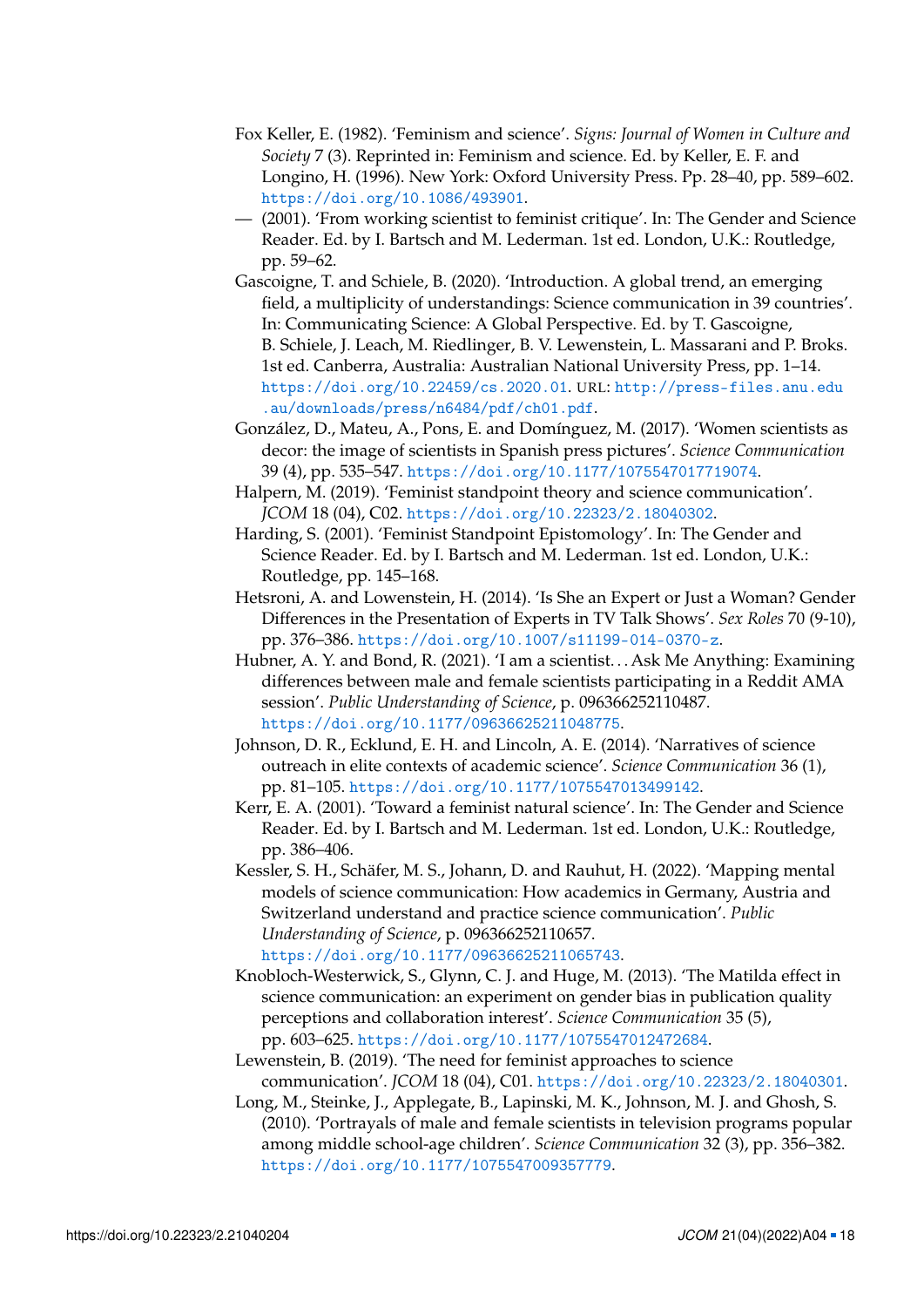- <span id="page-18-4"></span>MacFarlane, B. (2018). 'Women professors, pay, promotion and academic housekeeping'. [Blog post]. *WONK HE*. URL: [https://wonkhe.com/blogs/wome](https://wonkhe.com/blogs/women-professors-pay-promotion-and-academic-housekeeping/) [n-professors-pay-promotion-and-academic-housekeeping/](https://wonkhe.com/blogs/women-professors-pay-promotion-and-academic-housekeeping/).
- <span id="page-18-7"></span>McDonald, L., Barriault, C. and Merritt, T. (2020). 'Effects of gender harassment on science popularization behaviors'. *Public Understanding of Science* 29 (7), pp. 718–728. <https://doi.org/10.1177/0963662520946667>.
- <span id="page-18-10"></span>Milani, E., Ridgway, A., Wilkinson, C. and Weitkamp, E. (2019). *Scoping report on the science communication ecosystem. Deliverable 1.1*. <https://doi.org/10.5281/zenodo.3607151>. URL: [https://www.rethinkscicomm.eu/wp-content/uploads/2020/06/D1.1-S](https://www.rethinkscicomm.eu/wp-content/uploads/2020/06/D1.1-Scoping-Report-on-the-Science-Communication-Ecosystem.pdf) [coping-Report-on-the-Science-Communication-Ecosystem.pdf](https://www.rethinkscicomm.eu/wp-content/uploads/2020/06/D1.1-Scoping-Report-on-the-Science-Communication-Ecosystem.pdf).
- <span id="page-18-9"></span>— (2020). *Report on the Working Practices, Motivations and Challenges of those Engaged in Science Communication. Deliverable 1.2*. URL: [https://www.rethinkscicomm.eu/wp-content/uploads/2020/06/RETHIN](https://www.rethinkscicomm.eu/wp-content/uploads/2020/06/RETHINK_-D1.2-Report-on-the-working-practices-and-motivations-and-challenges-of-those-engaged-in-science-communication.pdf) [K\\_-D1.2-Report-on-the-working-practices-and-motivations-and-challen](https://www.rethinkscicomm.eu/wp-content/uploads/2020/06/RETHINK_-D1.2-Report-on-the-working-practices-and-motivations-and-challenges-of-those-engaged-in-science-communication.pdf) [ges-of-those-engaged-in-science-communication.pdf](https://www.rethinkscicomm.eu/wp-content/uploads/2020/06/RETHINK_-D1.2-Report-on-the-working-practices-and-motivations-and-challenges-of-those-engaged-in-science-communication.pdf).
- <span id="page-18-11"></span>— (2021). *Reaching Underserved Audiences: How Science Communicators are Making New Connections Using Innovative Techniques. Deliverable 1.4*. URL: [https://www.rethinkscicomm.eu/wp-content/uploads/2021/04/RETHIN](https://www.rethinkscicomm.eu/wp-content/uploads/2021/04/RETHINK_Derivable_D1.4_V11_FINAL-1.pdf) [K\\_Derivable\\_D1.4\\_V11\\_FINAL-1.pdf](https://www.rethinkscicomm.eu/wp-content/uploads/2021/04/RETHINK_Derivable_D1.4_V11_FINAL-1.pdf).
- <span id="page-18-5"></span>Mitchell, M. and McKinnon, M. (2018). ''Human' or 'objective' faces of science? Gender stereotypes and the representation of scientists in the media'. *Public Understanding of Science* 28 (2), pp. 177–190. <https://doi.org/10.1177/0963662518801257>.
- <span id="page-18-13"></span>Motion, A. (11th November 2021). 'Pride in Science'. *Chemistry World*. URL: [https:](https://www.chemistryworld.com/opinion/pride-in-science/4014647.article) [//www.chemistryworld.com/opinion/pride-in-science/4014647.article](https://www.chemistryworld.com/opinion/pride-in-science/4014647.article) (visited on 15th February 2022).
- <span id="page-18-12"></span>Office for National Statistics (21st February 2019). *What is the difference between sex and gender?* URL: [https://www.ons.gov.uk/economy/environmentalaccounts](https://www.ons.gov.uk/economy/environmentalaccounts/articles/whatisthedifferencebetweensexandgender/2019-02-21) [/articles/whatisthedifferencebetweensexandgender/2019-02-21](https://www.ons.gov.uk/economy/environmentalaccounts/articles/whatisthedifferencebetweensexandgender/2019-02-21).
- <span id="page-18-0"></span>Pérez-Bustos, T. (2014). 'Of caring practices in the public communication of science: seeing through trans women scientists' experiences'. *Signs: Journal of Women in Culture and Society* 39 (4), pp. 857–866. <https://doi.org/10.1086/675540>.
- <span id="page-18-1"></span>— (2019). 'Questioning the feminization in science communication'. *Journal of Science Communication* 18 (04), C04. <https://doi.org/10.22323/2.18040304>.
- <span id="page-18-2"></span>Rasekoala, E. (2019). 'The seeming paradox of the need for a feminist agenda for science communication and the notion of science communication as a 'ghetto' of women's over-representation: perspectives, interrogations and nuances from the global south'. *JCOM* 18 (04), C07. <https://doi.org/10.22323/2.18040307>.
- <span id="page-18-8"></span>RETHINK (2021). *RETHINK #scicomm*. URL: <https://www.rethinkscicomm.eu/>.
- <span id="page-18-14"></span>Roberson, T. and Orthia, L. A. (2021). 'Queer world-making: a need for integrated intersectionality in science communication'. *JCOM* 20 (01), C05. <https://doi.org/10.22323/2.20010305>.
- <span id="page-18-6"></span>Samer, C., Lacombe, K. and Calmy, A. (2021). 'Cyber harassment of female scientists will not be the new norm'. *The Lancet Infectious Diseases* 21 (4), pp. 457–458. [https://doi.org/10.1016/s1473-3099\(20\)30944-0](https://doi.org/10.1016/s1473-3099(20)30944-0).
- <span id="page-18-3"></span>Steinhardt, S. (2019). 'Technoscience in the era of #MeToo and the science march'. *JCOM* 18 (04), C03. <https://doi.org/10.22323/2.18040303>.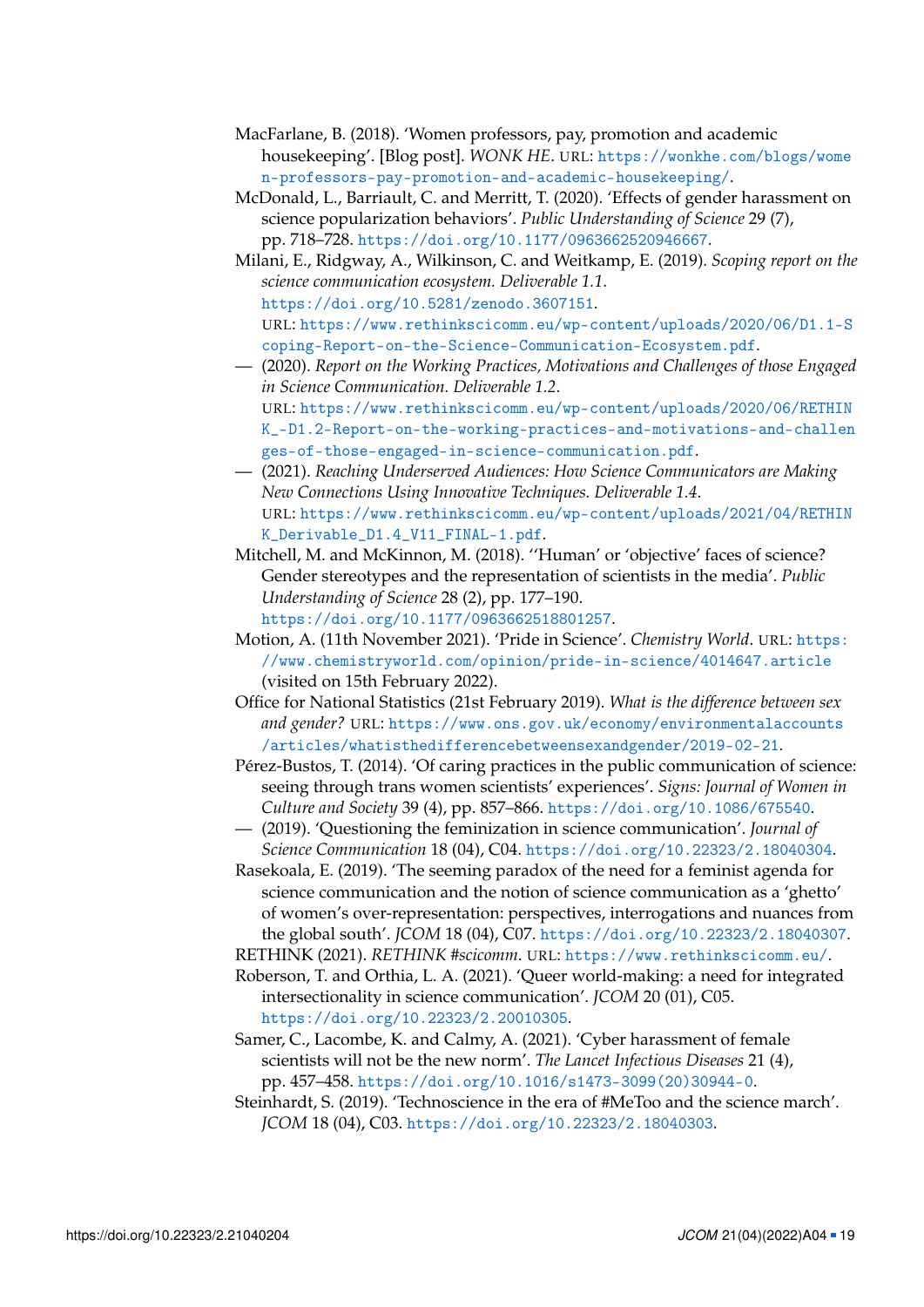<span id="page-19-3"></span>Steinke, J. (1998). 'Theory into practice: connecting theory and practice: women scientist role models in television programming'. *Journal of Broadcasting & Electronic Media* 42 (1), pp. 142–151. <https://doi.org/10.1080/08838159809364439>.

<span id="page-19-7"></span>Stonewall (2019). *Do Ask Do Tell: A guide to capturing data on sexual orientation and gender identity globally*. URL: <https://www.stonewall.org.uk/resources/do-ask-do-tell> (visited on 26th November 2021).

<span id="page-19-2"></span>— (2022). *List of LGBTQ+ terms*. URL: [https://www.stonewall.org.uk/help-advi](https://www.stonewall.org.uk/help-advice/faqs-and-glossary/list-lgbtq-terms) [ce/faqs-and-glossary/list-lgbtq-terms](https://www.stonewall.org.uk/help-advice/faqs-and-glossary/list-lgbtq-terms) (visited on 9th February 2022).

<span id="page-19-1"></span>Talbot, M. (2019). Language and Gender. 3rd ed. Cambridge, U.K.: Polity Press.

- <span id="page-19-5"></span>The Royal Society (2006). Science communication. Excellence in science. Survey of factors affecting science communication by scientists and engineers. URL: [https://royalsociety.org/topics-policy/publications/2006/scienc](https://royalsociety.org/topics-policy/publications/2006/science-communication/) [e-communication/](https://royalsociety.org/topics-policy/publications/2006/science-communication/).
- <span id="page-19-6"></span>TNS BMRB (2015). *Factors affecting public engagement by researchers: A study on behalf 1006 of a consortium of UK public research funders*. URL: [https://wellcome.ac.uk](https://wellcome.ac.uk/news/what-are-barriers-uk-researchers-engaging-public) [/news/what-are-barriers-uk-researchers-engaging-public](https://wellcome.ac.uk/news/what-are-barriers-uk-researchers-engaging-public).
- <span id="page-19-0"></span>UNESCO Institute for Statistics (2019). *Women in Science*. Fact sheet no. 55 FS/2019/SCI/55. URL: [http://uis.unesco.org/sites/default/files/docume](http://uis.unesco.org/sites/default/files/documents/fs55-women-in-science-2019-en.pdf) [nts/fs55-women-in-science-2019-en.pdf](http://uis.unesco.org/sites/default/files/documents/fs55-women-in-science-2019-en.pdf).
- <span id="page-19-8"></span>United Nations Division for Sustainable Development Goals (2015). Transforming our world: the 2030 Agenda for Sustainable Development. New York, U.S.A.: United Nations — Sustainable Development knowledge platform. URL: <https://sdgs.un.org/2030agenda>.
- <span id="page-19-9"></span>Watermeyer, R. and Rowe, G. (2021). 'Public engagement professionals in a prestige economy: Ghosts in the machine'. *Studies in Higher Education*, pp. 1–14. <https://doi.org/10.1080/03075079.2021.1888078>.
- <span id="page-19-4"></span>Wilkinson, C. (2019). 'What role can Athena SWAN play in gender equality and science communication?' *JCOM* 18 (04), C06. <https://doi.org/10.22323/2.18040306>.

**Authors** Dr. Clare Wilkinson is an Associate Professor in science communication and Co-Director of the Science Communication Unit, at UWE Bristol, U.K. . Clare's research interests span the relationship between science and society, media representations of science, and public engagement and impact. Clare is the Series Editor for the book series Contemporary Issues in Science Communication for Bristol University Press. She is a Co-Investigator on the RETHINK project. E-mail: [clare.wilkinson@uwe.ac.uk.](mailto:clare.wilkinson@uwe.ac.uk)

> Dr. Elena Milani is a Research Fellow at UWE Bristol and she is part of the European Commission project RETHINK. Her research interests focus on the actors and dynamics involved in digital communication of science. She also researches visual communication of health, with a focus on social media images and newspaper cartoons. E-mail: [elena.milani@uwe.ac.uk.](mailto:elena.milani@uwe.ac.uk)